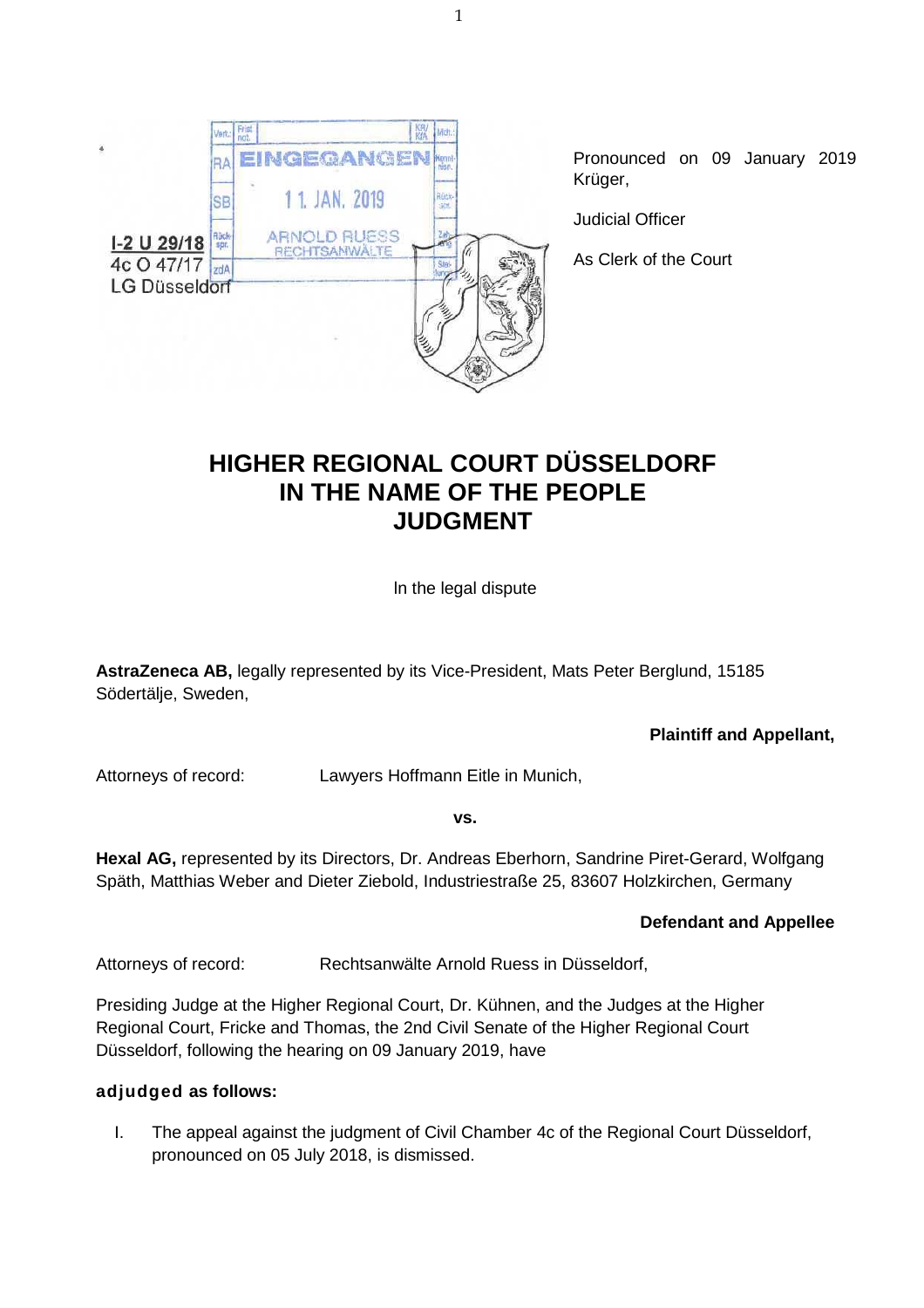- II. Plaintiff also bears the costs of the appeal proceedings.
- III. This judgment and the Regional Court judgment are provisionally enforceable. Plaintiff may avert enforcement against security of 120% of the amount to be recovered unless Defendant furnished security in the same amount prior to enforcement.
- IV. A further appeal is not allowed.
- V. The value in dispute is assessed at  $€ 1,500,000$ .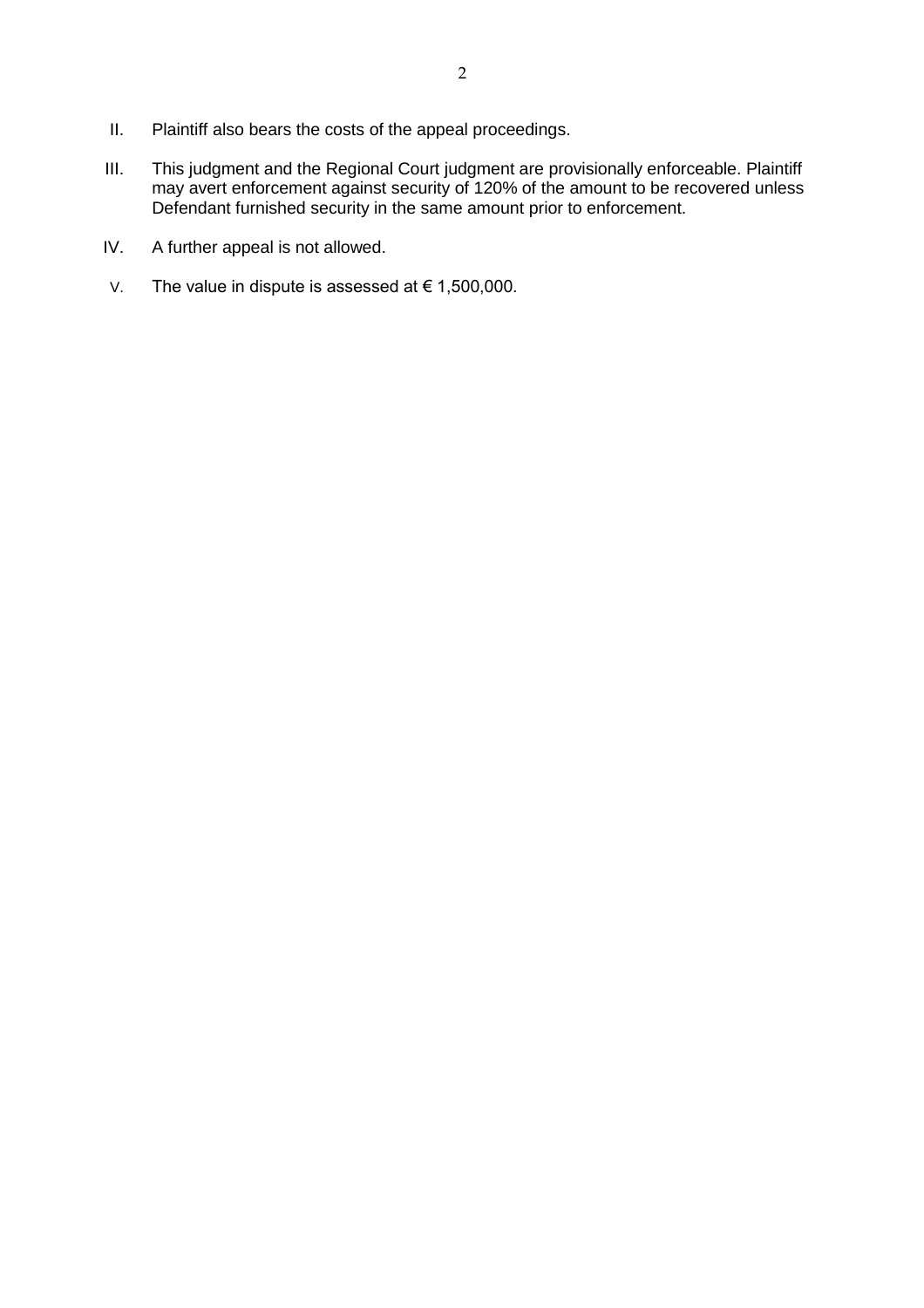#### **Grounds:**

### **I.**

Plaintiff is the registered proprietor of the German part of the European patent 1 272 195 B1, registered with the German Patent and Trade Mark Office under file number DE 601 13 975 T2. The patent in suit was filed on 02 April 2001 in English, claiming British priority on 05 April 2000; the reference to the patent grant was published on 12 October 2005. In opposition and opposition appeal proceedings, the patent in suit was maintained to the extent granted (decision of the Technical Board of Appeal of the EPO of 14 February 2013, Exhibits HE 4/HE 4a). The patent in suit currently is the subject of nullity proceedings pending before the Federal Patent Court, where a decision has yet to be handed down.

The patent in suit relates to the "use of fulvestrant in the treatment of resistant breast cancer"; its claim 1 states:

*"Use of fulvestrant in the preparation of a medicament for the treatment of a patient with breast cancer who previously has been treated with an aromatase inhibitor and tamoxifen and has failed with such previous treatment."*

In the registered German translation, claim 1 states:

"*Verwendung von Fulvestrant bei der Herstellung eines Arzneimittels zur Behandlung einer Brustkrebspatientin, bei der die vorangegangene Behandlung mit einem Aromataseinhibitor und Tamoxifen fehlschlug."*

In its complaint, Plaintiff challenges offering and placing of the medicinal product "Fulvestrant Hexal 250 ml injection solution in a pre-filled syringe" on the market for therapeutic use in the claimed group of patients. AstraZeneca UK is the holder of the marketing authorization for the reference medicinal product Faslodex®.

The challenged embodiment initially was listed in the Lauer Taxe [pharmaceutical database] on 15 December 2015. The "Patient leaflet: Information for Users" (Exhibit HE 6) includes the following note:

*"Fulvestrant Hexal contains the active substance fulvestrant, which belongs to the group of estrogen blockers. Estrogens are female sex hormones and in certain cases can be involved in the growth of breast cancer.*

*Fulvestrant Hexal is used to treat advanced or metastatic breast cancer in postmenopausal women."*

The published "Prescribing information" (Exhibit HE 7) states (in excerpts):

*"4.1 Areas of application*

*Fulvestrant HEXAL is indicated for the treatment of postmenopausal women with estrogen receptor positive, locally advanced and metastatic breast cancer with recurrence during or after adjuvant antiestrogen therapy or disease progression under treatment with an antiestrogen."*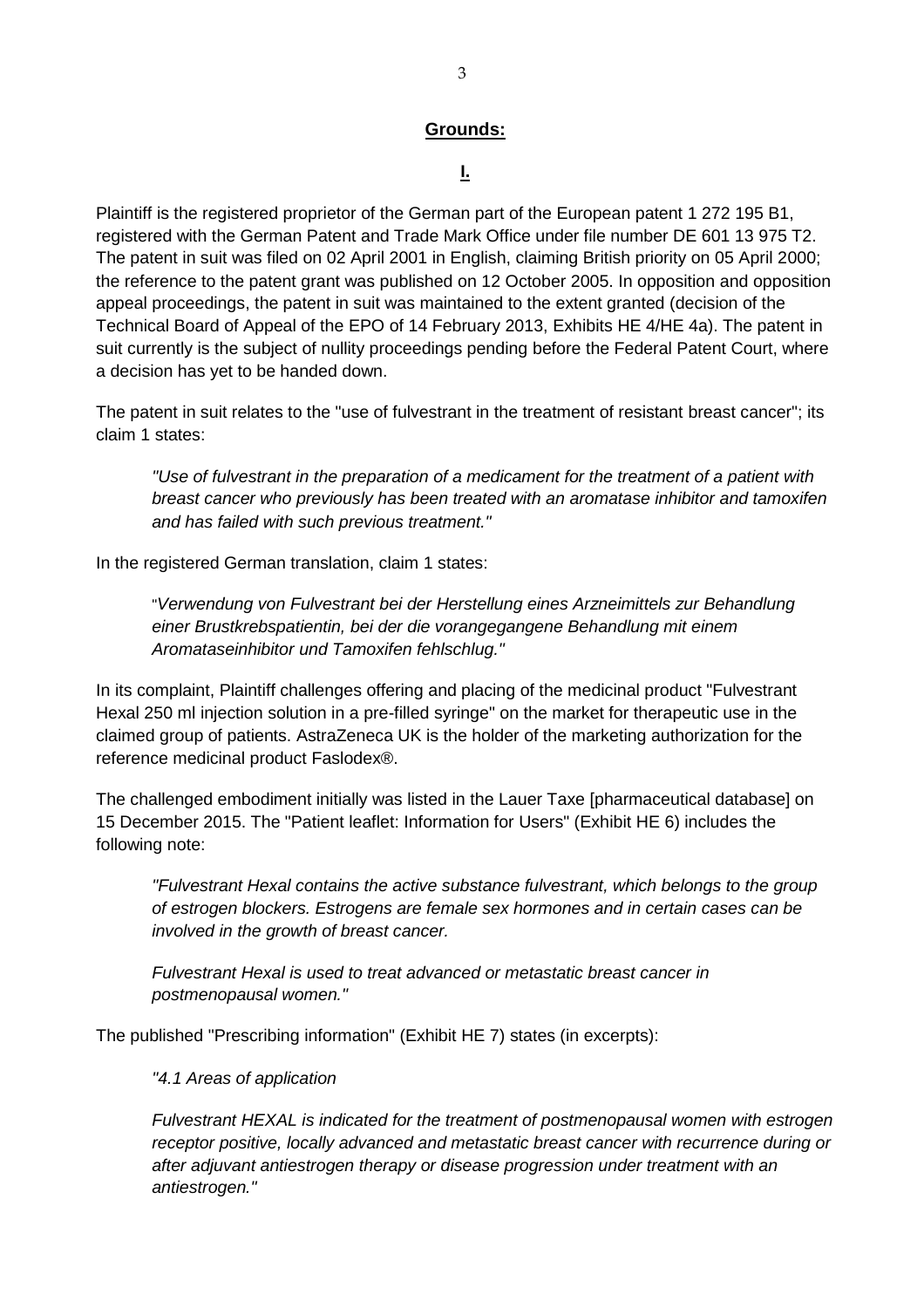After the sale of the challenged embodiment had been suspended in the meantime, following temporarily successful preliminary injunction proceedings, the challenged embodiment - after the prohibition orders had been lifted - has been listed again in the Lauer Taxe since 01 March 2017.

Plaintiff complains that Defendant's product at issue infringes the patent. It invokes a special evaluation of the mamma carcinoma tumor register carried out by iOMEDICO AG (Exhibit HE 8), with the database having a reference date of 31 October 2016 and which includes a total of 444 patients with HR-positive, locally advanced or metastatic breast cancer who have undergone fulvestrant-therapy in the 10-year period between 2007 and 2016. According to the table below, the patients had been pretreated with tamoxifen (hereinafter: Tam) and/or an aromatase inhibitor (hereinafter: AI):

|                                               | $2007 - 09^a$ | 2010-12 | 2013/14 | $2015/16^{b}$ | Total |
|-----------------------------------------------|---------------|---------|---------|---------------|-------|
| Patients (N)                                  | 174           | 129     | 89      | 52            | 444   |
| pre-treatment with both Tam and AI (%)        | 50.0          | 51.2    | 34.8    | 36.5          | 45.7  |
| both adjuvant (%)                             | 17.2          | 27.1    | 16.9    | 34.6          | 22.1  |
| one adjuvant, one palliative (%)              | 25.9          | 20.9    | 15.7    | 1.9           | 19.6  |
| both palliative (%)                           | 6.9           | 3.1     | 2.2     | 0.0           | 4.1   |
| pre-treatment with either Tam or AI           |               |         |         |               |       |
| adjuvant or palliative (%)                    | 44.3          | 37.2    | 50.6    | 36.5          | 42.6  |
| no treatment with either TAM or AI documented |               |         |         |               |       |
| adjuvant or palliative (%)                    | 5.7           | 11.6    | 14.6    | 26.9          | 11.7  |

#### **Table 1 Endocrine pre-treatment of patients with fulvestrant-therapy**

Tam: Tamoxifen I AI: Aromatase inhibitor

<sup>a</sup>The years refer to the commencement of therapy with fulvestrant. All documented instances of treatment with fulvestrant are shown, regardless of the treatment line.

<sup>b</sup>Recruitment at the start of the first-line therapy until June 2016. Documentation of higher therapy lines until data status 31 October 2016.

Since the patent in suit does not distinguish between palliative and adjuvant pre-treatment and since an adjuvant administration of tamoxifen as well as an aromatase inhibitor within the meaning of the patent in suit could also be considered to have "failed" in case of a subsequent recurrence of the breast cancer, all patients who have been pretreated - whether adjuvant or palliative - with tamoxifen and an aromatase inhibitor are deemed to be relevant (cf. brackets above).

In nearly half of the patients included in the evaluation (exactly: 45.7%), the facts thus were such that their pre-treatment with tamoxifen and an aromatase inhibitor is deemed to have failed and they subsequently were prescribed fulvestrant. Since the prescribing information for the challenged embodiment itself mentions only the pre-treatment with tamoxifen as an indication, the special evaluation is deemed to confirm that it is firmly established in medical and clinical practice to prescribe fulvestrant for use to a large extent if both pre-treatment with the antiestrogen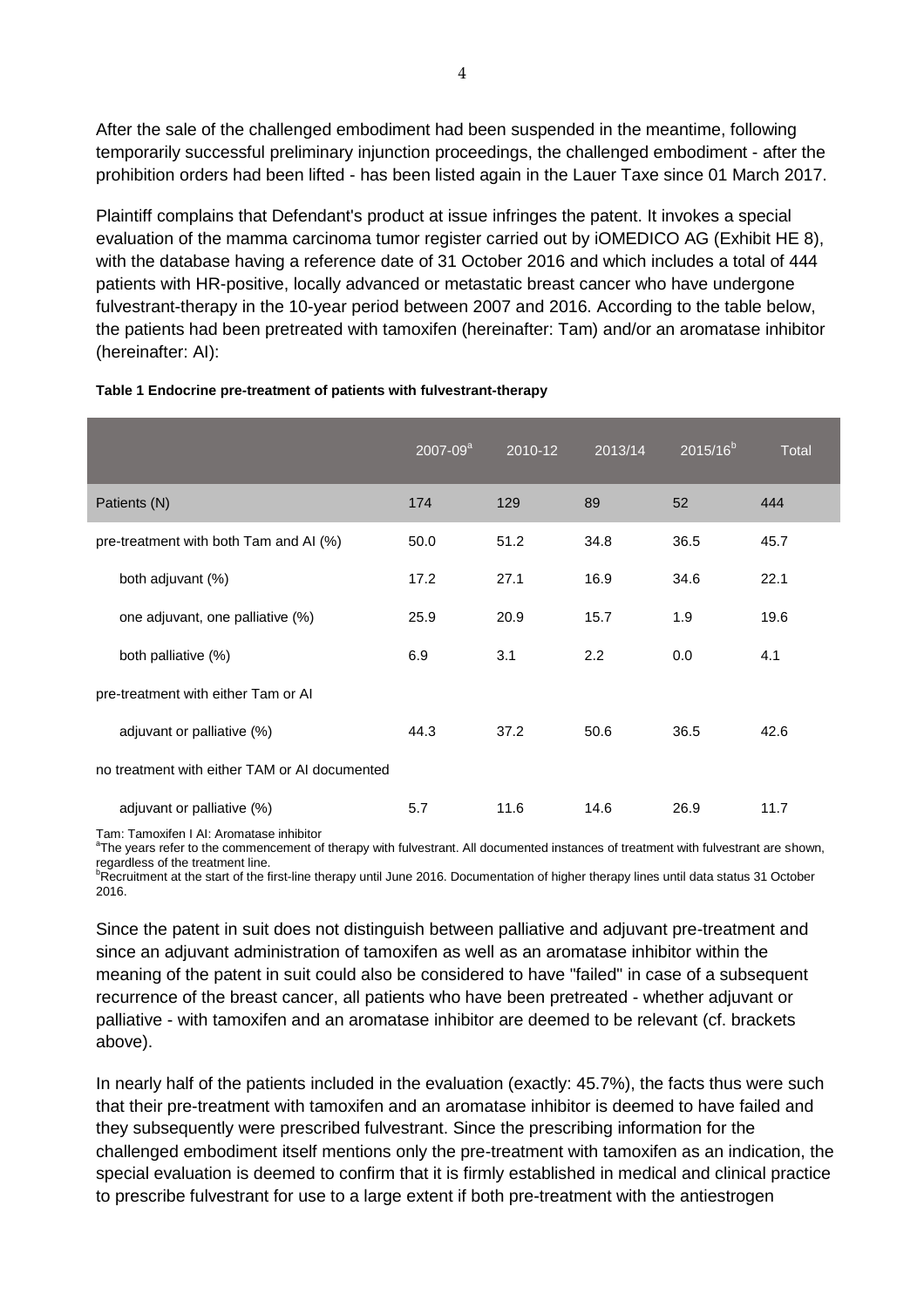tamoxifen has failed and (further) pre-treatment with an aromatase inhibitor has also failed. Plaintiff is said to take advantage of that prescription practice and thus must be treated as if it had itself recommended the use of the active substance fulvestrant after the failed administration of tamoxifen and an aromatase inhibitor.

The Regional Court dismissed the complaint with the judgment under appeal. In the grounds of the judgment, it essentially stated: The admissible action has no merit. It is said that it is indeed possible to agree with Plaintiff's view that a failure of a previous breast cancer treatment with an aromatase inhibitor and tamoxifen is the case whenever the therapy initially carried out with the active substances in question was unsuccessful, which is not only the case with a palliative administration for the treatment of a manifest tumor, but likewise also if the pre-treatment with tamoxifen and an aromatase inhibitor was adjuvant, but turned out to be ineffective (and hence has "failed"), because the breast cancer returned nonetheless. It is also deemed possible to dispense with evident customizing if an actual prescription practice exists in the sense of protected use, which renders any further customizing unnecessary and which Defendant allegedly is utilizing. However, the demand for relief is said to fail as it is not possible to establish with the required reliability that the challenged embodiment is used to a sufficient extent in a palliative therapy following the failure of treatment with tamoxifen and failure of treatment with an aromatase inhibitor. The special evaluation of iOMEDICO AG submitted by Plaintiff is deemed unsuitable for proving the alleged scope of use. Neither did the evaluated figures appear sufficiently meaningful nor can it be ruled out that at the time of the hearing there had been any change in practical use with regard to novel CDK4/6 inhibitors that would be relevant for the decision.

This is addressed by Plaintiff's appeal, which Plaintiff substantiates primarily as follows: The Regional Court allegedly ignored the fact that Defendant denied the scope of the patented prescription practice only against the background of its incorrect interpretation of the patent, which was rightly rejected by the Regional Court, i.e. that only palliative pre-treatment is relevant, as it alone could "fail". Based on the correct, broad understanding of the patent in suit, the considerable scope of use of fulvestrant following (palliative or adjuvant) pre-treatment with tamoxifen and an aromatase inhibitor thus is deemed undisputed and does not need any further clarification in court. However, even if evidence were required, it would be sufficiently furnished by the submitted special evaluation. Since no better studies based on a broader database are available, the Regional Court is deemed to have exceeded the requirements of proof of a particular prescription practice. The use of novel CDK4/6 inhibitors is said to lack any legal significance because, according to the patent, a certain unsuccessful pre-treatment is required, while it is irrelevant whether fulvestrant is used as monotherapy or in combination with a CDK4/6 inhibitor.

#### Plaintiff request that

the Regional Court judgment be amended and

- I. Defendant be ordered,
- 1. under penalty of a fine to be imposed, but not exceeding EUR 250,000 for each case of contravention - or in the alternative detention - or detention for up to six months, in case of repeated contravention for up to a total of two years, with said fine to be enforced against Defendant's managing directors, to refrain from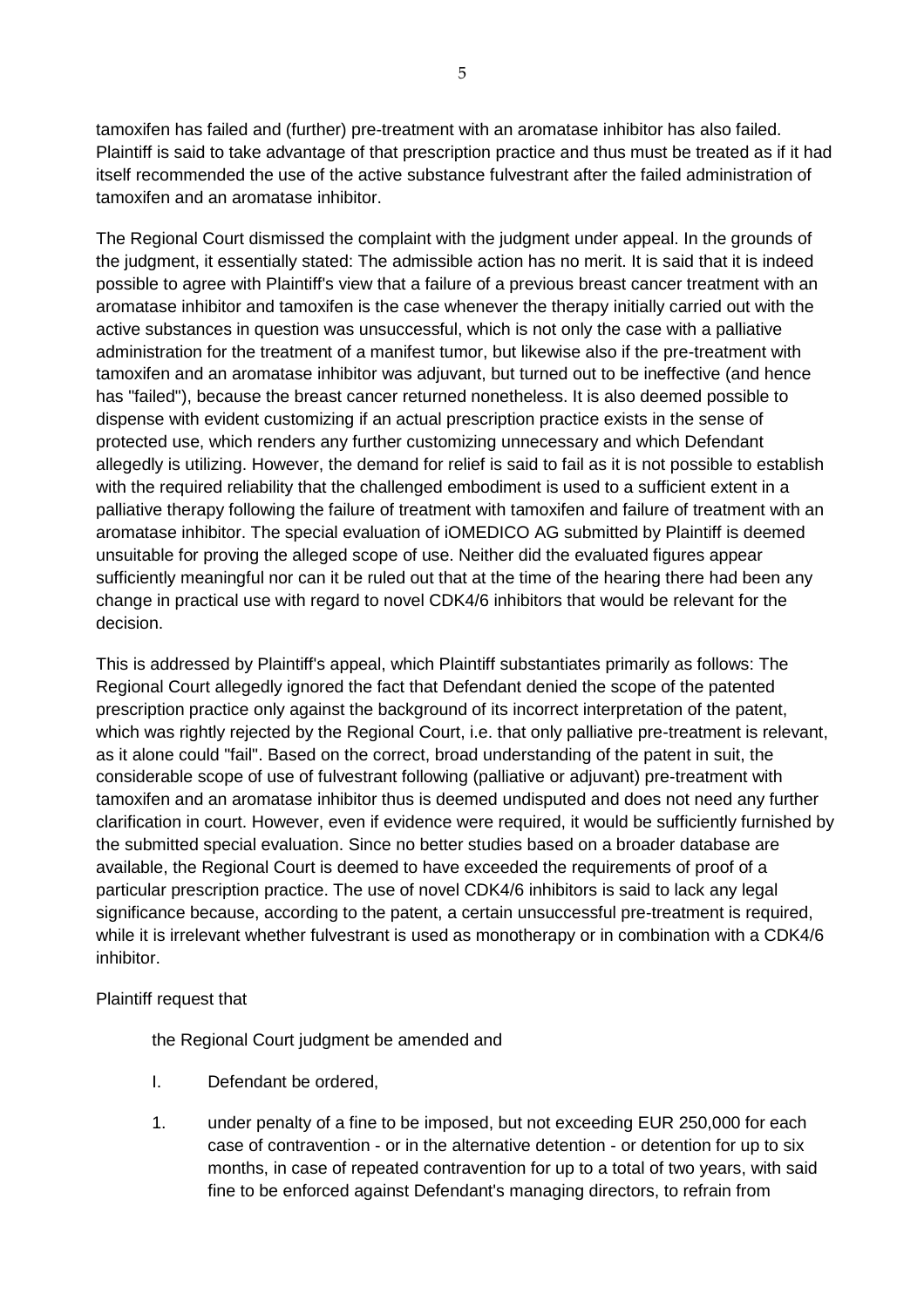offering, placing on the market or using and from importing or possessing for the aforementioned purposes,

fulvestrant medicinal products, in particular Fulvestrant Hexal,

for the treatment of a patient with breast cancer who previously has been treated with an aromatase inhibitor and tamoxifen and has failed with such previous treatment,

within the territory of the Federal Republic of Germany,

by

offering, placing on the market or using or importing or possessing fulvestrant medicinal products, in particular Fulvestrant Hexal, for the aforementioned purposes in the Federal Republic of Germany, without precluding their use in the treatment of a patient with breast cancer who previously has been treated with an aromatase inhibitor and tamoxifen and has failed with such previous treatment in the Federal Republic of Germany,

in particular by

- (a) having included in section 4.1 of the prescription information and in section 1, 2nd paragraph of the patient leaflet an exclusion of use in the event that the previous treatment with an aromatase inhibitor and tamoxifen failed;
- (b) including in any and all advertising and information material relating to Fulvestrant Hexal, also including Defendant's website, an explicit, prominent warning that Fulvestrant Hexal may not be used to treat patients who previously have been treated with an aromatase inhibitor and tamoxifen and have failed with such previous treatment;
- (c) writing to the following addressees, with a copy to Plaintiff's attorney of record, (i) noting that Fulvestrant Hexal may not be used for the treatment of patients who previously have been treated with an aromatase inhibitor and tamoxifen and have failed with such previous treatment; and (ii) asking them to inform their members accordingly that, in order to avoid patent infringements, for the patient population Faslodex® must be prescribed excluding aut-idem substitution:
	- Deutsche Gesellschaft für Gynäkologie und Geburtshilfe (DGGG) [German society for gyneacology and obstetrics],
	- Deutsche Gesellschaft für Hämatologie und medizinische Onkologie (DGHO) [German society for hematology and medical oncology],
	- Berufsverband Niedergelassener Gynäkologischer Onkologen (BNGO) [professional association of practice-based gynaecological oncologists],
	- Berufsverband der Niedergelassenen Hämatologen und Onkologen (BNHO) [professional association of practice-based hematologists and oncologists],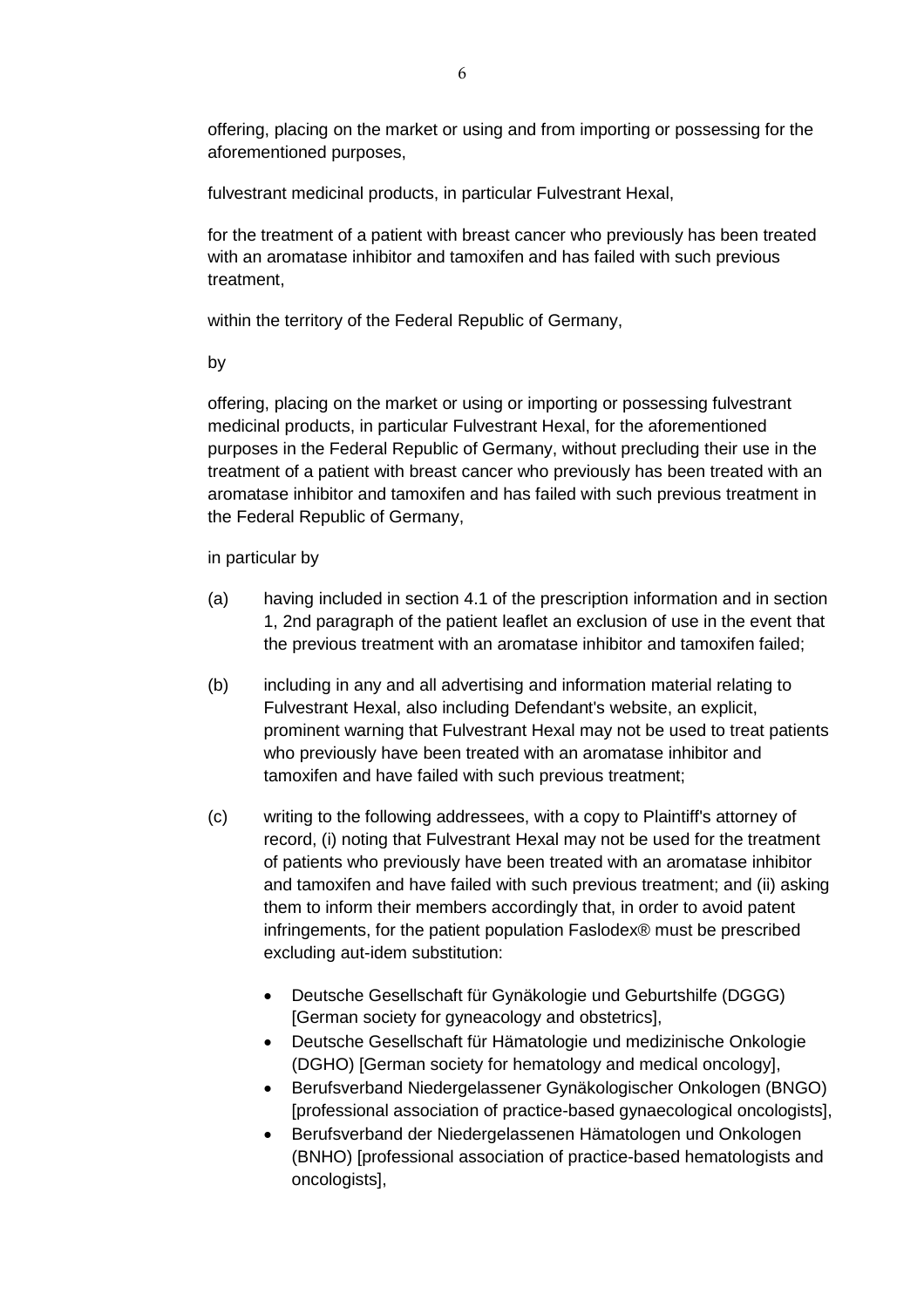- Arbeitsgemeinschaft Gynäkologische Onkologie Kommission Mamma (AGO) [association of gyneacological oncology commission mamma],
- Deutsche Krankenhausgesellschaft (DKG) [German hospital society],
- Bundesverband Deutscher Krankenhausapotheker (ADKA) [federal association of German hospital pharmacists],
- Deutscher Apothekerverband (DAV) [German association of pharmacists] / Bundesvereinigung Deutscher Apothekerverbände (ABDA) [federal association of German pharmacist associations], and
- Kassenärztliche Vereinigung [associations of statutory health insurance physicians]; and
- (d) writing to the statutory health insurance funds, with a copy to Plaintiff's attorney of record, indicating that Fulvestrant Hexal may not be used to treat patients who previously have been treated with an aromatase inhibitor and tamoxifen and have failed with such previous treatment;
- 2 in the alternative: under penalty of a fine to be imposed, but not exceeding EUR 250,000 for each case of contravention - or in the alternative detention - or detention for up to six months, in case of repeated contravention for up to a total of two years, with said fine to be enforced against Defendant's managing directors, to refrain from offering and/or supplying

fulvestrant medicinal products, in particular Fulvestrant Hexal,

for the treatment of a patient with breast cancer who previously has been treated with an aromatase inhibitor and tamoxifen and has failed with such previous treatment,

to buyers in the Federal Republic of Germany,

without

- (a) having included in section 4.1 of the prescription information and in section 1, 2nd paragraph of the patient leaflet an exclusion of use in the event that the previous treatment with an aromatase inhibitor and tamoxifen failed;
- (b) including in any and all advertising and information material relating to Fulvestrant Hexal, also including Defendant's website, an explicit, prominent warning that Fulvestrant Hexal may not be used to treat patients who previously have been treated with an aromatase inhibitor and tamoxifen and have failed with such previous treatment;
- (c) writing to the following addressees, with a copy to Plaintiff's attorney of record, (i) noting that Fulvestrant Hexal may not be used for the treatment of patients who previously have been treated with an aromatase inhibitor and tamoxifen and have failed with such previous treatment; and (ii) asking them to inform their members accordingly that, in order to avoid patent infringements, for the patient population Faslodex® must be prescribed excluding aut-idem substitution: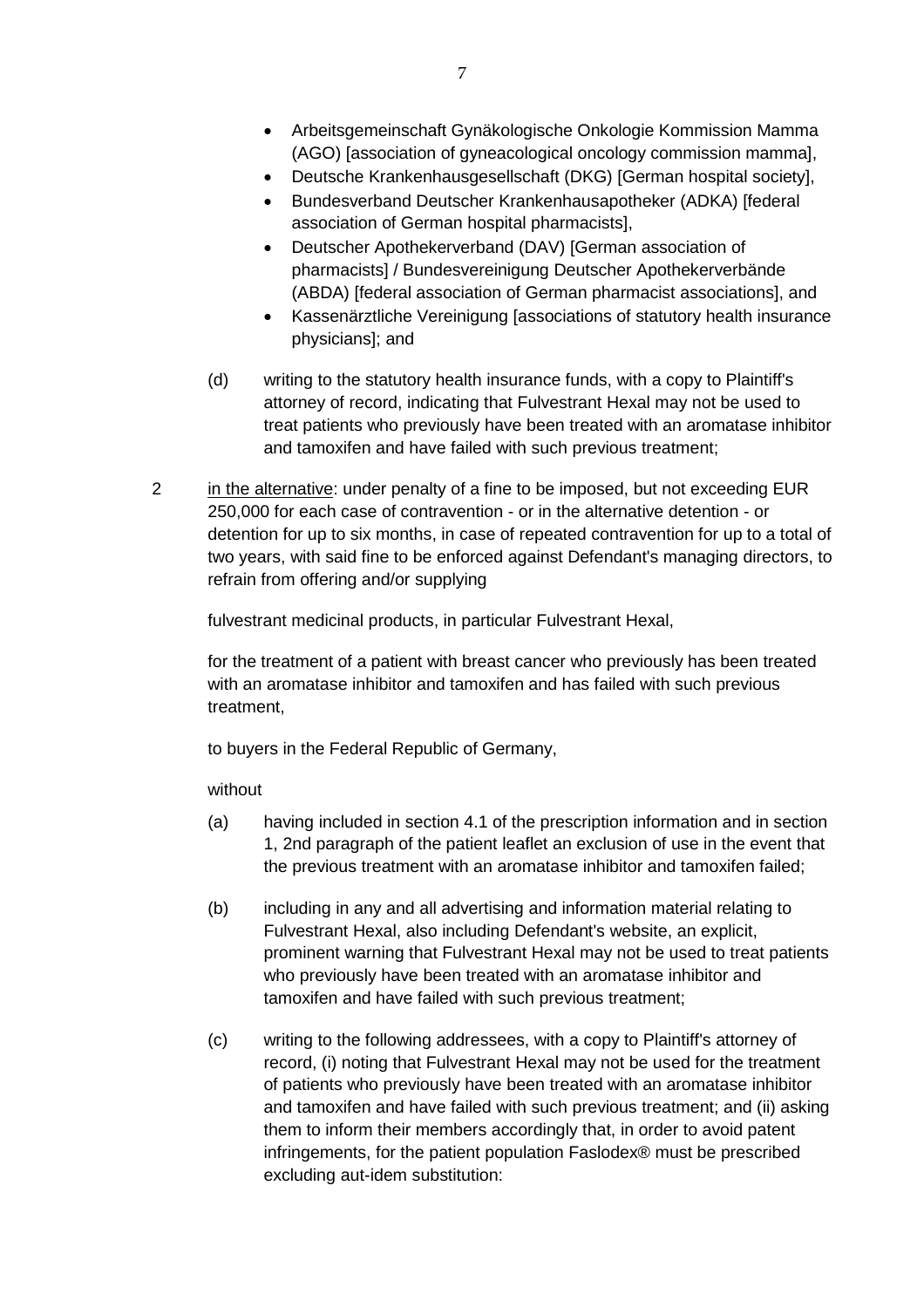- Deutsche Gesellschaft für Hämatologie und medizinische Onkologie (DGHO) [German society for hematology and medical oncology],
- Berufsverband Niedergelassener Gynäkologischer Onkologen (BNGO) [professional association of practice-based gynaecological oncologists],
- Berufsverband der Niedergelassenen Hämatologen und Onkologen (BNHO) [professional association of practice-based hematologists and oncologists],
- Arbeitsgemeinschaft Gynäkologische Onkologie Kommission Mamma (AGO) [association of gyneacological oncology commission mamma],
- Deutsche Krankenhausgesellschaft (DKG) [German hospital society],
- Bundesverband Deutscher Krankenhausapotheker (ADKA) [federal association of German hospital pharmacists],
- Deutscher Apothekerverband (DAV) [German association of pharmacists] / Bundesvereinigung Deutscher Apothekerverbände (ABDA) [federal association of German pharmacist associations], and
- Kassenärztliche Vereinigung [associations of statutory health insurance physicians]; and
- (d) writing to the statutory health insurance funds, with a copy to Plaintiff's attorney of record, indicating that Fulvestrant Hexal may not be used to treat patients who previously have been treated with an aromatase inhibitor and tamoxifen and have failed with such previous treatment;
- 3. furnishing Plaintiff without undue delay and in writing
	- a) with information about the extent to which it (Defendant) has performed the activities as per clause I.1 since 12 October 2005, indicating
		- aa) the names and addresses of the manufacturers, suppliers and other prior possessors,
		- ab) names and addresses of buyers as well as points of sale, for which the products were intended,
		- ac) the quantity of the produced, delivered, received, or ordered products as well as the price paid for the relevant products, and
	- b) rendering account as to the extent to which it has committed the acts specified in section I.1. since 12 November 2005, by submitting a separate schedule, in particular indicating:
		- aa) the individual deliveries, broken down by delivery quantities, times and prices, including product designations as well as the names and addresses of buyers;
		- ab) the individual offers, broken down by offer quantities, times and prices, including product designations as well as the names and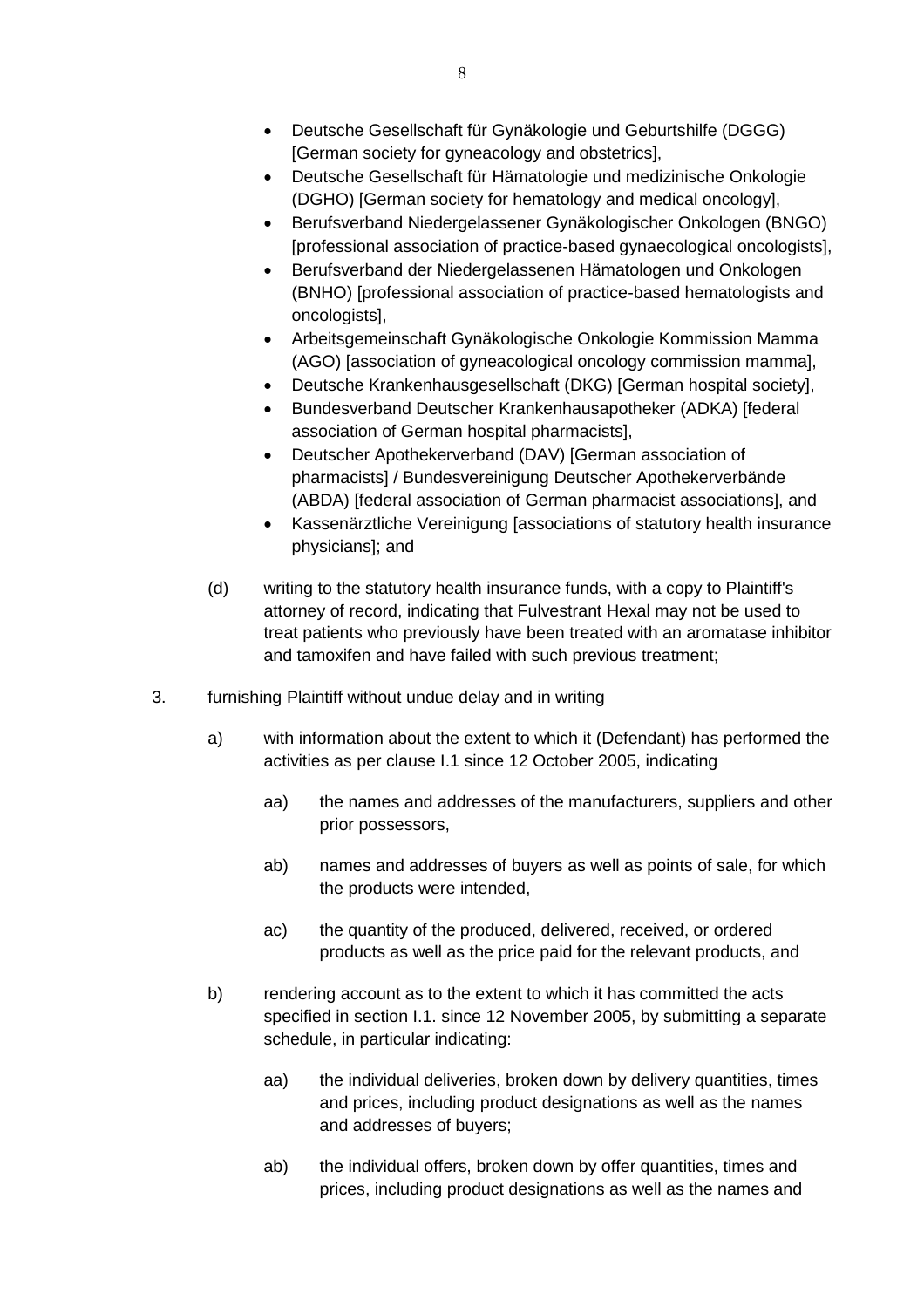addresses of the offer recipients;

- ac) the advertising performed, broken down by advertising media, their circulation figures, dissemination period and dissemination area, and
- ad) prime costs itemized by individual cost factors and the profits generated,

whereby

the points of sale, purchase prices and selling prices are to be indicated only for the period from 30 April 2006, and

as evidence for said information, copies of the corresponding purchasing and sales documents (invoices or bills of delivery) shall be submitted, whereby confidential details other than the required data may be redacted;

II. to find that Defendant is obligated to compensate Plaintiff for any damages caused and still being caused by the actions pursuant to clause I.1, carried out subsequent to 12 November 2005.

It furthermore suggests fixing the security for enforcement separately for each judgment and allowing to avert enforcement by Defendant against security bond.

#### Defendant requests that

the appeal be dismissed,

1. in the alternative, in the event that motions 1. or 1 .(a) should have to be upheld,

it - Defendant - will be obligated to apply to the competent regulatory authority under Regulation (EC) No 1234/2008 for including the following addition to clause 4.1 of the prescription information in accordance with Exhibit HE 7 as well as in clause 1, 2nd paragraph of the patient leaflet in accordance with Exhibit HE 6:

"For patent reasons, Fulvestrant Hexal® must not be used for the palliative treatment of a patient with breast cancer who previously has been treated with an aromatase inhibitor and tamoxifen and has failed with such previous treatment."

2. in the alternative, in the event that motions 2. or 2.(a) should have to be upheld, it - Defendant - will be obligated to apply to the competent regulatory authority under Regulation (EC) No 1234/2008 for including the following addition to clause 4.1 of the prescription information in accordance with Exhibit HE 7 as well as in clause 1, 2nd paragraph of the patient leaflet in accordance with Exhibit HE 6:

"For patent reasons, Fulvestrant Hexal® must not be used for the palliative treatment of a patient with breast cancer who previously has been treated with an aromatase inhibitor and tamoxifen and has failed with such previous treatment."

in the further alternative,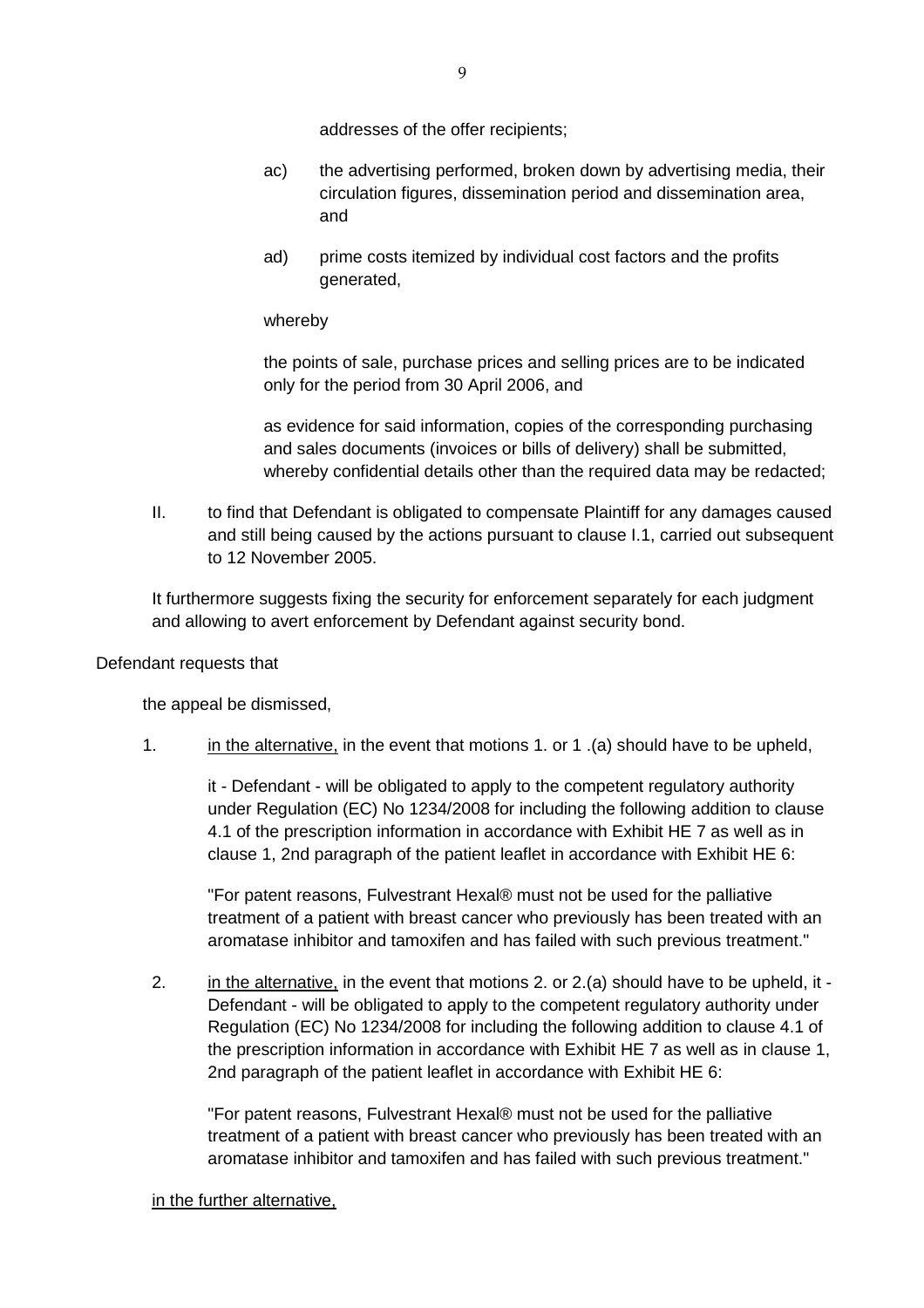with regard to Plaintiff's motions 1. and 1.(a) or 2. and 2.(a), it - Defendant - be granted transition period of no less than 300 days;

#### in the further alternative,

the proceedings be stayed pursuant to Sec. 148 ZPO (Civil Procedure Code) until the firstinstance decision on the nullity complaint concerning patent EP 1 272 195 B1 has been reached;

#### in the further alternative,

it - Defendant - be allowed to avert enforcement against security bond (bank or savings bank guarantee).

Defendant defends the judgment under appeal as correct and furthermore maintains its legal defence submitted already in the first instance.

The complaint is said inadmissible already due to a breach of the obligation to consolidate claims (Sec. 145 PatG (Patent Act)), since - as is undisputed - an infringement complaint regarding the German part of Plaintiff's European patent 2 266 573, addressing the same challenged embodiment, has been pending between the Parties before the Regional Court Mannheim (2 O 256/15) since 14 December 2015. In said legal dispute, Plaintiff allegedly also had to introduce the patent in suit in the case at hand.

The demand for relief furthermore is said to also lack merit. It is deemed to fail already because the challenged embodiment is not evidently prepared for the patented use (breast cancer treatment after failed treatment with tamoxifen and an aromatase inhibitor). Even if the requirement of customizing were waived in certain circumstances, which is not legally justifiable, the challenged embodiment is said not to be suitable for the patented use, which is not least demonstrated by the fact that Plaintiff's original product Faslodex® is not approved for use pursuant to the invention. Allegedly there also is no prescription practice that leads to the use of fulvestrant pursuant to the invention. Because if the patent in suit is understood correctly, it would be possible to speak of a failure of the pre-treatment only if the administration of tamoxifen and an aromatase inhibitor was palliative - and not only adjuvant - in view of a manifest tumor. Based on this assumption, then according to Plaintiff's own figures from the special evaluation of iOMEDICO AG, the scope of use is not sufficient. This is especially the case, since those figures are not meaningful already due to the small database, but also because significant changes have occurred since the survey, in so far as a new class of active substances (CDK4/6 inhibitors) has been approved, which would also be promising in combination with fulvestrant.

Adding an exclusion of the patented use in the prescribing information and patient leaflet allegedly is legally impossible for it (Defendant); affixing a warning notice to advertising and information materials is deemed misleading under competition law against the background of the provisions of the HWG (Law on the Advertising of Medicines). There is no claim basis for Plaintiff's request to write to members and to the statutory health insurance funds.

Ultimately, in the context of the nullity proceedings, the patent in suit will also be found to be legally invalid.

Regarding the details of the facts of the case and the status of the dispute, reference is made to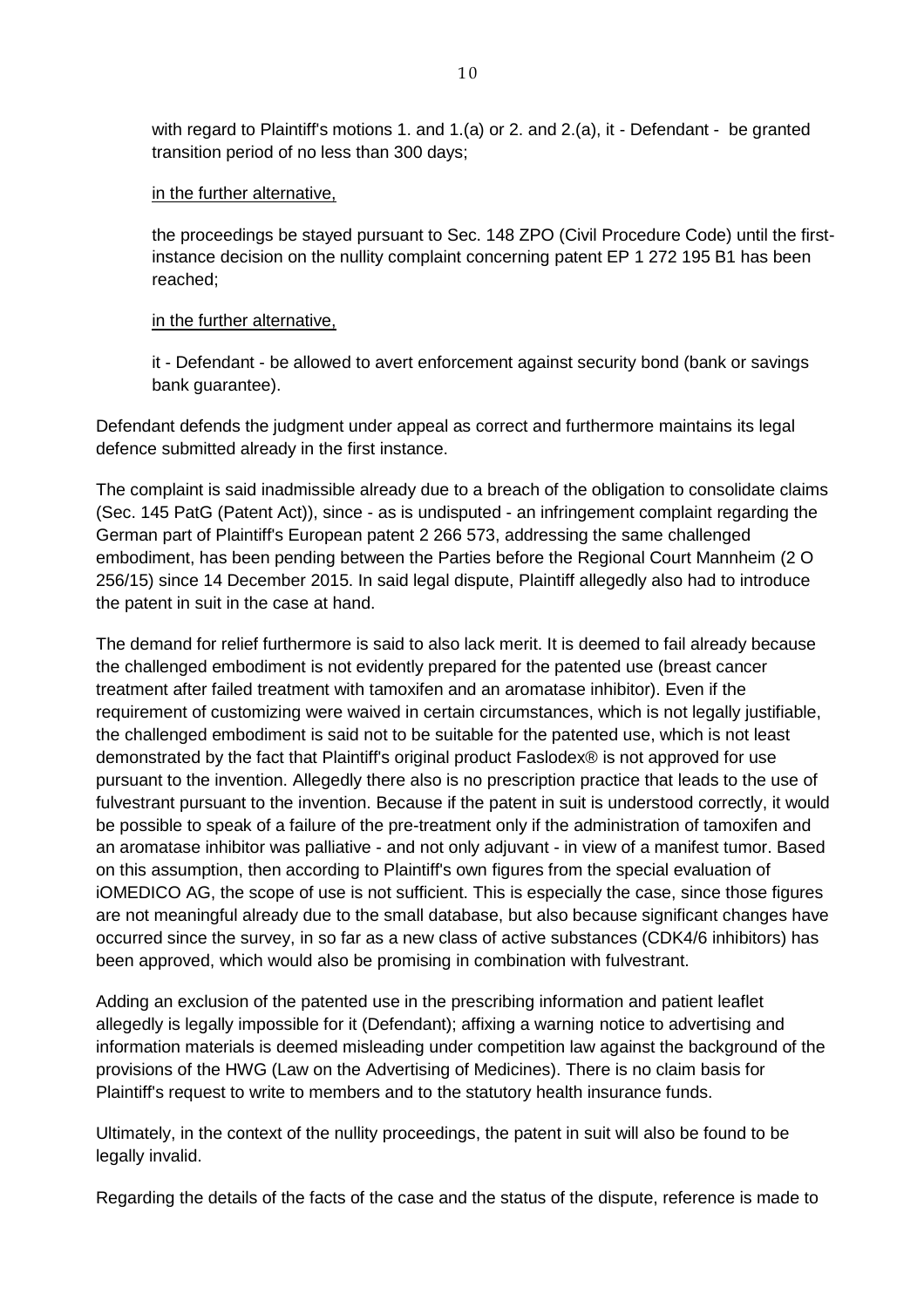the contents of the court files, together with exhibits.

#### **II.**

The admissible appeal is unsuccessful on the basis of its merits.

### 1.

The complaint is admissible. Sec. 145 PatG does not preclude its filing in separate proceedings.

In the judgment under appeal (reprint p. 10), the Regional Court substantiated in detail that and why Plaintiff was not required to introduce its claims under the patent in suit in the proceedings brought in December 2015 with the Regional Court Mannheim against the same challenged embodiment under EP 2 266 573. It has explained that the subject-matter of the two complaints does not constitute "the same action" within the meaning of Sec. 145 PatG, which is the case only if the infringing facts are identical in terms of the form as specified by the features of the demands for relief (Benkard/Grabinski/Zülch, PatG, 11th ed. § 145, margin no. 6), which is deemed not to be the case here, as a formulation patent is at issue before the Regional Court Mannheim, whereas in the present case concerns a provisional use patent. A "similar act", which allegedly has to be assumed if, due to the close technical relationship, it is downright necessary to challenge certain infringing acts together in one single complaint under several patents in order to spare Defendant having to litigate several complaints (BGH (Federal Court of Justice) GRUR 2011,411- Raffvorhang; Benkard/Grabinski/Zülch, PatG, 11th ed. § 145 margin no. 6), allegedly also cannot be assumed. In the present complaint, completely different issues arose with regard to the completely different subject matter of the patent than was the case in the legal dispute before the Regional Court Mannheim.

Those considerations do not indicate a legal error; Defendant does not even begin to demonstrate such an error.

## 2.

However, the complaint is unjustified. Ultimately, the Regional Court has rightly denied an infringement of the patent in suit by the challenged embodiment and accordingly dismissed the complaint.

### 1.

The patent in suit relates to the treatment of breast cancer.

#### a)

According to the explanations in the specification of the patent in suit, estrogens (which until menopause are formed in the ovaries, but - regardless of menopause - in other tissues as well) act as growth factors for at least one-third of breast cancers (para. [0004]). It thus is a recognized treatment approach in breast cancer therapy to withdraw estrogen in the patient, which in premenopausal women is achieved by the (surgical, radiotherapeutic, or medical) removal/deactivation of the ovaries, preventing the production of new estrogen, while in postmenopausal women the conversion of other hormones into estrogen is blocked by aromatase inhibitors (para. [0005]).

According to the patent in suit, a known alternative to the described estrogen withdrawal is to use antiestrogens - primarily tamoxifen. Their function is to bind to and compete for estrogen receptors present in hormone-responsive tumor cells, thus blocking the estrogen from binding to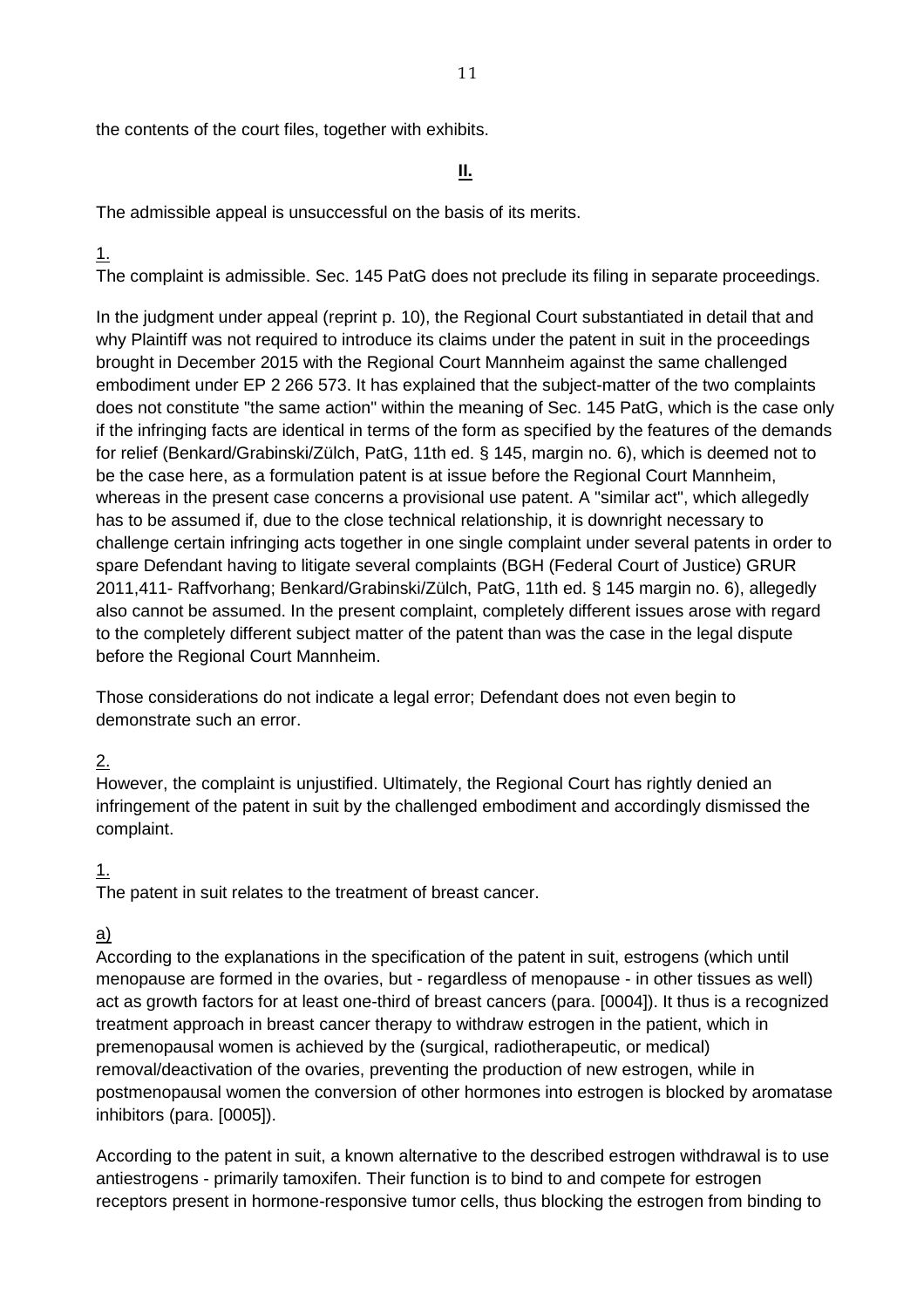the tumor (para. [0006]). One disadvantage of tamoxifen, however, is its partially agonistic effect, which results in an incomplete blockade of estrogen-mediated activity (para. [0006]).

Accordingly, it was already common in therapeutic practice to treat postmenopausal women with advanced breast cancer whose disease has progressed following treatment with tamoxifen, with an aromatase inhibitor (such as anastrozole or letrozole) (para. [0007]; note: In premenopausal patients, the administration of an aromatase inhibitor is out of the question because it would not prevent the estrogen production in the ovaries from still functioning).

Against said background, the object of the invention must be considered as indicating a therapy for the (so far unmanageable) case that - following unsuccessful treatment with tamoxifen - the subsequent treatment with an aromatase inhibitor fails as well (para. [0007] at the end; Technical Board of Appeal 3.3.02, decision of 14 February 2013, Exhibit HE 4a, p. 11 margin no. 2.4.3).

To solve this problem, the patent in suit suggests continuing the breast cancer treatment - which was unsuccessful when treated with tamoxifen and an aromatase inhibitor in sequence (para. [0007] sentence 1) - with fulvestrant. In detail, patent claim 1 protects the following combination of features:

- 1. Use of fulvestrant in the preparation of a medicament.
- 2. The medicament is used for the treatment of a patient with breast cancer.
- 3. Who previously has been treated
	- a) with an aromatase inhibitor
		- and
	- b) with tamoxifen

and has failed with such previous treatment.

## b)

According to the invention, it remains to be seen whether tamoxifen was used first, followed by an aromatase inhibitor, or whether the approach was reversed. However, the necessary condition for any use of the patent is that the two active substances are administered sequentially one after the other - and not simultaneously; even Plaintiff does not claim otherwise.

It is also of significance to note that the successive treatment with both active substances has failed, i.e. neither tamoxifen nor the aromatase inhibitor led to any therapeutic success. Hence, the mere use of fulvestrant following prior treatment with tamoxifen and an aromatase inhibitor as such does not satisfy the requirements of the patent claim, but only a therapeutic use of fulvestrant, which is caused by a failure of the other, primarily performed treatment approaches (tamoxifen and aromatase inhibitor). Because the patent claim is not satisfied with fulvestrant being used as a third therapeutic agent at all, but also explicitly refers to the fact that the previous treatments with tamoxifen and an aromatase inhibitor have failed, i.e. (as will be discussed again later) *each one of them* has failed and treatment with fulvestrant *therefore* is started and continued.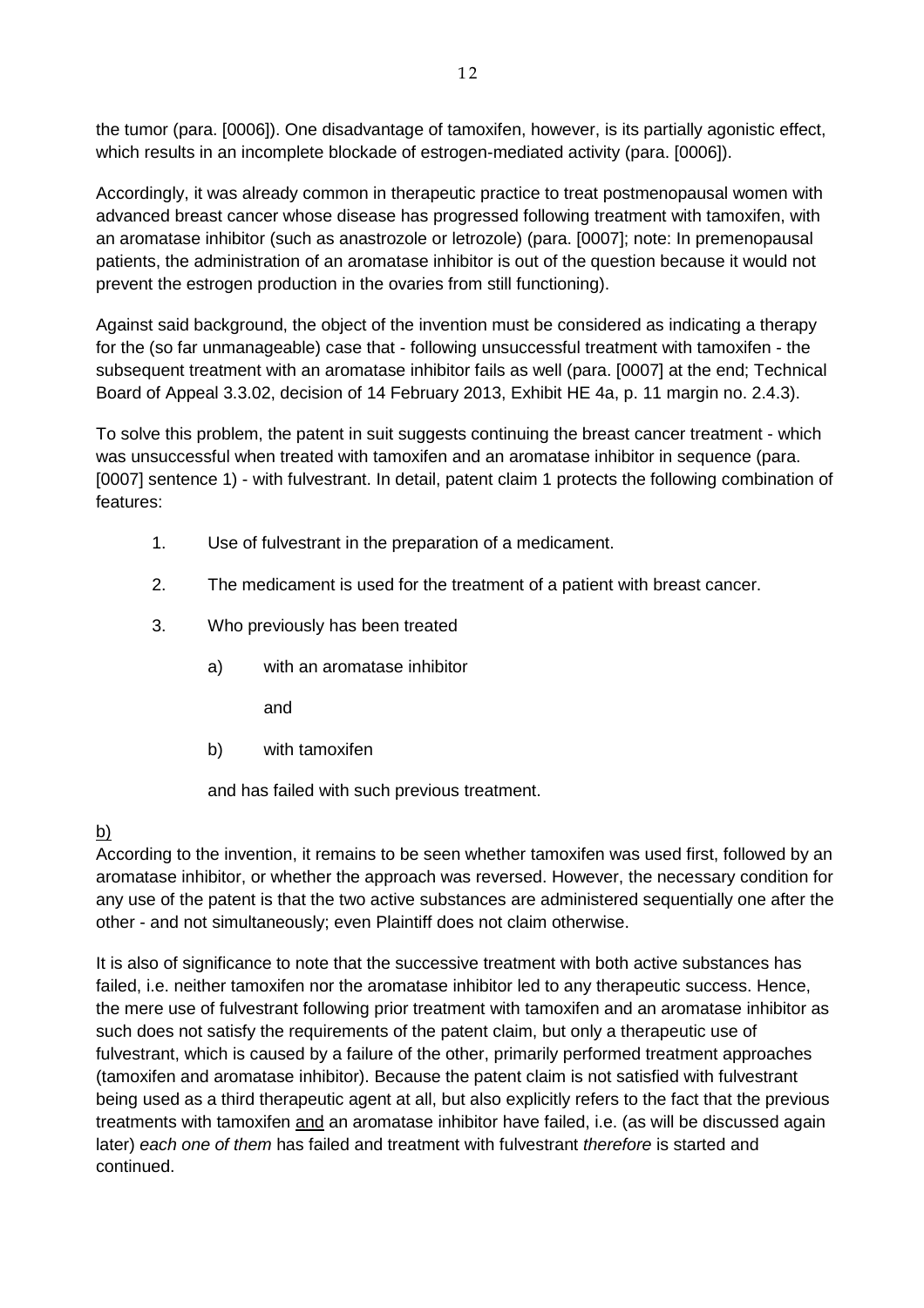#### c)

The failed treatment with tamoxifen and an aromatase inhibitor, which the fulvestrant patient must have undergone previously, must be a palliative breast cancer therapy - and not only an adjuvant one. The Regional Court's different understanding that even an adjuvant drug administration of tamoxifen and an aromatase inhibitor following cancer surgery, i.e. one that with regard to cancer cells not removed with the intervention is purely preventive, is sufficient if new cancer is subsequently detected, does not do justice to the content of the patent specification that is relevant for the interpretation.

#### aa)

A mere adjuvant administration of tamoxifen and an aromatase inhibitor, as it is customary following the surgical removal of a breast cancer tumor, indeed can also be understood in the literal sense of the word as a "treatment" within the context of cancer therapy. Because this is done according to medical-therapeutic rules for the purpose of eliminating *any* undetected cancer cells with medication that subsequently *might* spread.

#### bb)

However, with regard to a merely adjuvant treatment - as Defendant rightly claims - it frequently is in fact impossible to judge at all whether it has "failed", with the consequence that it cannot be regarded as "previous treatment", where unsuccessful implementation necessarily is required by claim 1 of the patent in suit.

### (1)

This already is clearly shown by the scenario commonly used in practice, i.e. that the breast cancer tumor was surgically removed and then tamoxifen was administered prophylactic (adjuvant) first for a predetermined period (e.g. two years) and then an aromatase inhibitor was administered as part of a switch therapy for a further predetermined period (e.g. three years) in order to prevent the possible risk of the cancer spreading. If this occurs in such a constellation after completion of the switch treatment (e.g. in the sixth year after surgery), it is not possible to make a reliable statement to the effect that *both* pre-treatments, and hence also the first treatment with tamoxifen, have failed to be effective; instead, the return of the disease after completion of the treatment cycle may also (and possibly even more likely) be caused by the fact that the switch to an aromatase inhibitor has cleared the path for tumor formation that had previously been successfully blocked by treatment with tamoxifen. The situation is similarly imponderable if repeated tumor formation has occurred during therapy with an aromatase inhibitor, albeit after a considerable lag after completion of the treatment with tamoxifen; here, too, the causal connection can easily be such that the relapse can be attributed to the change in treatment to the aromatase inhibitor, which - in contrast to tamoxifen - is not effective. On the other hand, whether a particular cancer therapy (namely treatment both with tamoxifen as well as the subsequent or preceding treatment with an aromatase inhibitor) has failed can be assessed clearly and conclusively if the treatment is palliative with a tumor that has manifested over the course of the therapy. The therapy results, which without doubt have been shown with treatment with tamoxifen and an aromatase inhibitor, provide clear evidence as to whether or not the growth of the tumor has progressed compared to the state prior to the respective start of the treatment. This consideration already indicates that only palliative treatment results should be considered in the context of the patent in suit.

#### (2)

A confirmation of this view can be found in various places of the patent description. Reference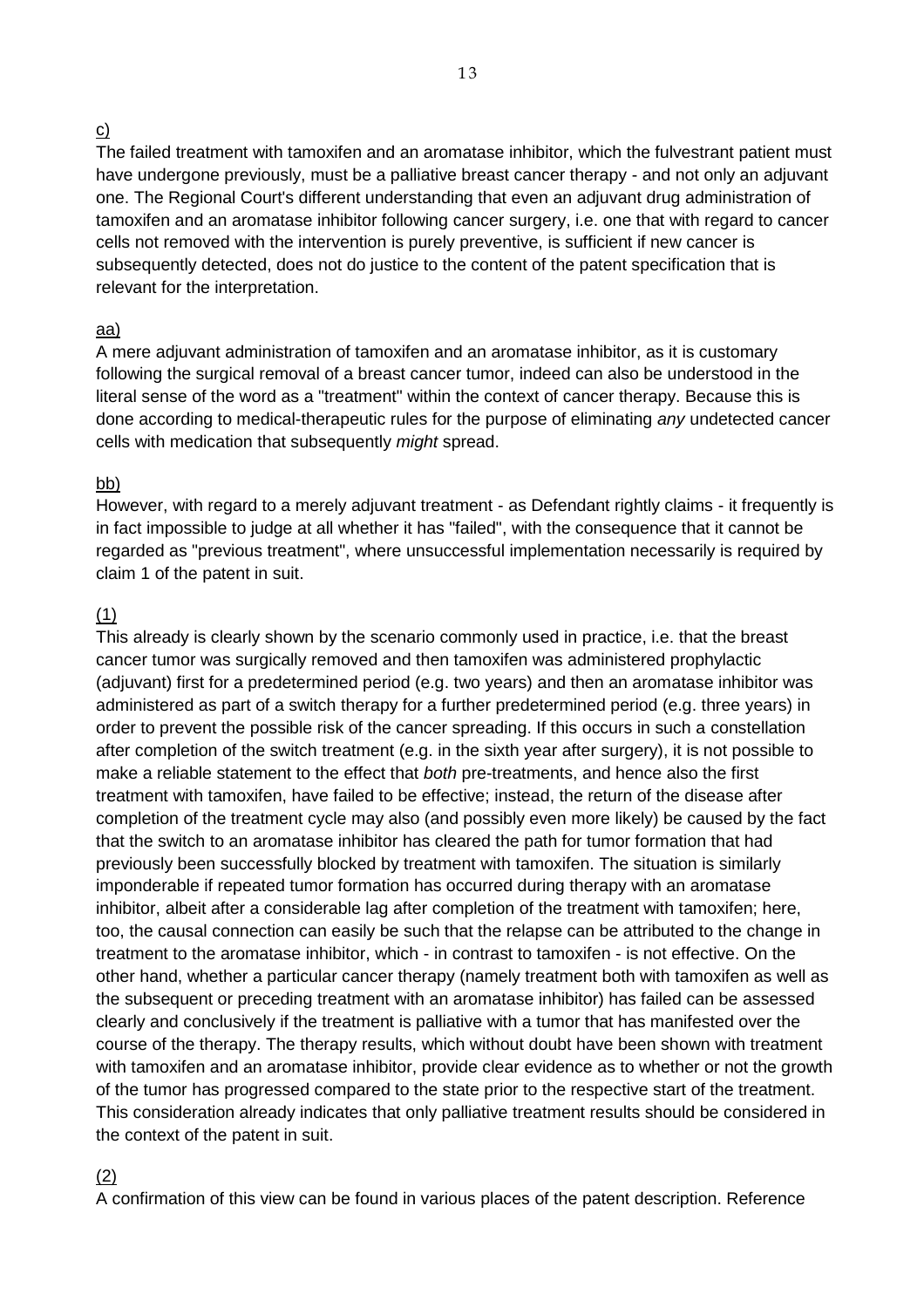should first be made to paragraph [0018], which for the patent in suit defines in legal terms, how the term "failed" used by the patent in suit in connection with the pre-treatments should be interpreted. It states there:

*By the use of the term "failed" we mean that growth of the breast cancer is no longer arrested by treatment with an aromatase inhibitor or tamoxifen, or both an aromatase inhibitor and tamoxifen together.*" (note: emphasis added)

Since only tumor cells can "*grow*" and since only the growth of tumor cells *"can be arrested"*, the person skilled in the art understands that the term *"the breast cancer"* refers to the mamma carcinoma (where growth cannot be arrested when treated with tamoxifen and an aromatase inhibitor) in the same way as the German translation of the patent description. In a technically expedient understanding, even the definition of the patent in suit itself thus states that a failure of the pre-treatment can be determined on a manifest tumor that has been treated palliatively with tamoxifen and an aromatase inhibitor.

#### (3)

Thus, all further advantages set forth of the patent specification (note: emphases added for clarification) are also identical. For example, para. [0009] emphasizes that fulvestrant has already demonstrated efficacy in a phase-II trial in women whose breast cancer has progressed following tamoxifen therapy and para. [0011] emphasizes that fulvestrant has a marked inhibitory effect on the growth of MCF-7 breast cancer cells in humans and has shown a significantly higher reduction in MCF-7 cell counts compared to tamoxifen. Paragraph [0012] refers to studies showing that tamoxifen-resistant MCF-7 tumors, which grow out after long-term treatment with tamoxifen, remain sensitive to fulvestrant treatment and that fulvestrant suppressed the growth of established MCF-7 tumors for twice as long as treatment with tamoxifen. Finally, para. [0013] describes the finding as surprising that following previously failed treatment *with both* an aromatase inhibitor *as well with* tamoxifen, breast cancer is *sensitive* to further treatment with fulvestrant. The above-cited passage of the description is of particular importance, since the patent description, referring to a finding that is surprising for the person skilled in the art, emphasizes the actual idea of the invention, i.e. that in spite of the double resistance to both tamoxifen and an aromatase inhibitor associated with the cumulatively failed pre-treatments, the efficacy (sensitivity) of the cancer to fulvestrant remains. All of the above-cited remarks are based on a common notion of the efficacy of fulvestrant in palliative control (further treatment) of a manifest tumor.

### (4)

It is not least completely consistent with the explanations made in para. [0007] of the patent specification regarding prior art and - based thereupon - the progress to be made by the invention. According to the above statements it was known that postmenopausal women with breast cancer, where the disease progressed after treatment with tamoxifen, were given an aromatase inhibitor such as anastrozole or letrozole to achieve therapeutic success. The subsequent second-line therapy with anastrozole or lestrozole following the cancer not arrested by way of treatment with tamoxifen thus represents palliative treatment of a manifest (progressive) tumor. As mentioned above, given this starting situation, the patent in suit is focused to the object of providing a treatment approach in the event that second-line treatment with an aromatase inhibitor (anastrozole or lestrozole) also fails. In this respect, reference is made to the situation known in prior art, i.e. treating a breast cancer tumor which progresses in spite of tamoxifen treatment which cannot be arrested even with the effect of an aromatase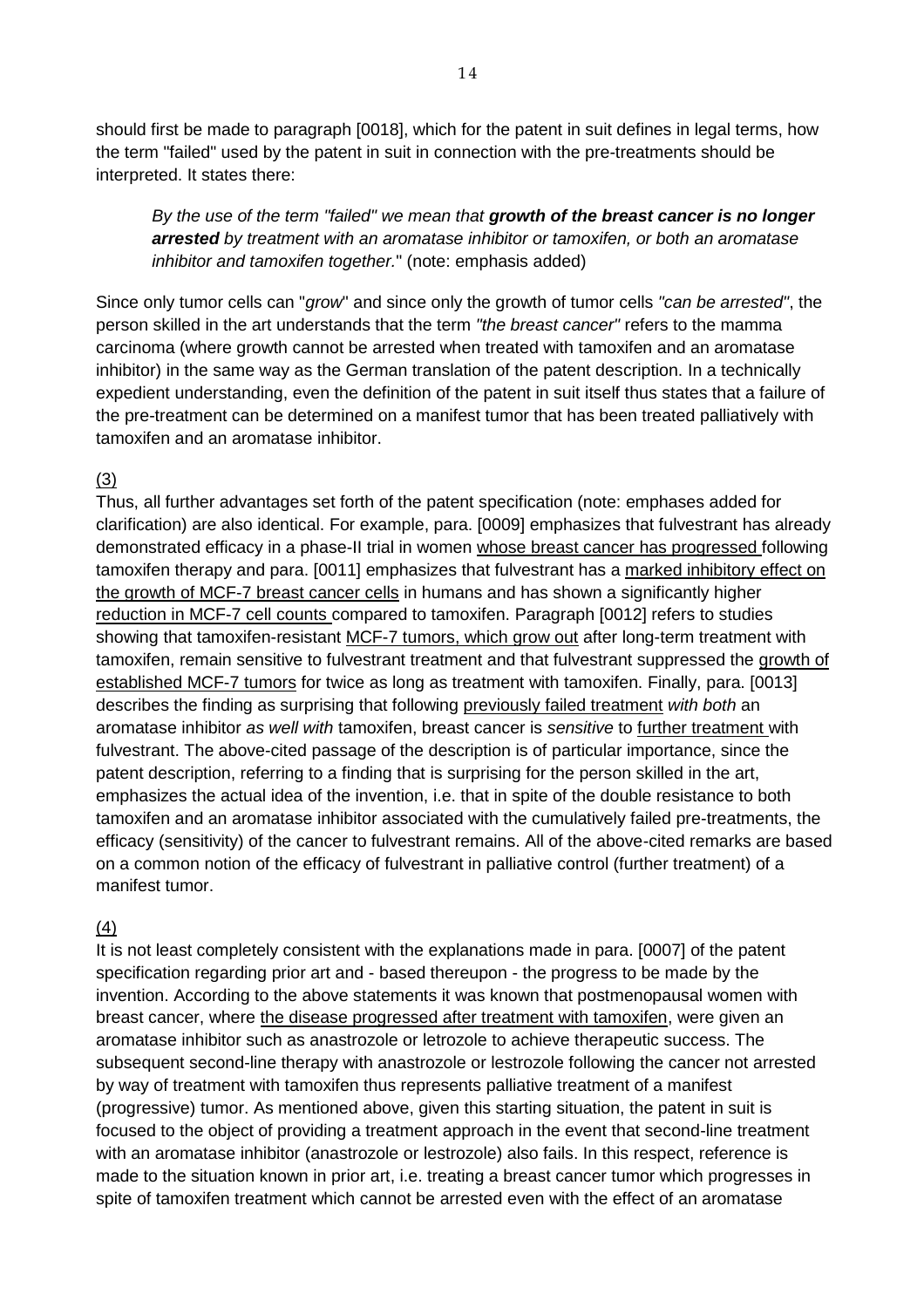inhibitor. The solution of the patent in suit, i.e. to administer fulvestrant as third active substance in the event of failure of second-line treatment with an aromatase inhibitor recommended by prior art, thus also refers to the tumor - which manifests in spite of two pre-treatments.

### (5)

The Board of Appeal's decision of 14 February 2013 is not based on any other understanding of the invention. On the contrary, even there, the contribution of the patent in suit is considered throughout as recommending fulvestrant for third-line treatment of doubly resistant breast cancer (cf. margin no. 2.4.4, 2.4.5, in the middle) and in the context of examining the inventive step, the stronger resistance to therapy resulting of each tumor treatment is used as an argument. Margin no. 2.4.6 states in this regard - in excerpts - as follows (note: emphases added):

*"When assessing whether the use of fulvestrant as a third-line agent ... is obvious, the following factors must be considered:*

- *(a) With each new resistance, the* tumor becomes "more malignant" and harder to treat*. Consequently, it is by no means a given that an active substance that is effective in second-line treatment, is suitable for* third-line treatment*.*
- *(b) If the* tumor -... is resistant to an aromatase inhibitor *and a partial estrogen agonist such as* tamoxifen, *the person skilled in the art would tend to choose a* third-line agent *whose mechanism of action is different from that of a partial estrogen agonist and an aromatase inhibitor. However, whether this would cause the person skilled in the art to consider a compound such as fulvestrant is questionable in light of the fact that fulvestrant … is not fundamentally different from tamoxifen in terms of its mechanism of action. … Under these circumstances, a compound like*  fulvestrant thus would not have been the first choice for the person skilled in the *art."*

## (6)

On the other hand, the specification of the patent in suit does not provide any indication that a mere adjuvant pre-treatment might be relevant. The protocol outlined in para. [0028] et seq., which in the patent specification (para. [0028]) is identified as the preferred embodiment of the invention, indeed provides for even considering patients who received the active substance tamoxifen before being treated with anastrozole or letrozole (para. [0038]). However, it follows from para. [0037] that the disease must have progressed during treatment with anastrozole or letrozole, which means that treatment with the aromatase inhibitor was palliative. Nothing else applies to the earlier tamoxifen therapy, which according to the text of the description cannot have taken place "either" as additional therapy (adjuvant) "or" for the treatment of an advanced cancer (palliative), but which must have been "both" additional "as well as" palliative. However, ultimately, this can even be due to the fact that the protocol is in any case beyond the current version of the claim of the patent in suit, since it is based on the situation - which is not in accordance with the patent - of only a single failure of a pre-treatment (sic.: with an aromatase inhibitor).

## (7)

Precisely due to the fact that a single failure is not sufficient, the patent claim was limited in the course of the grant procedure such that patent protection is not granted already - as originally applied for - for the use of fulvestrant after unsuccessful cancer treatment with an aromatase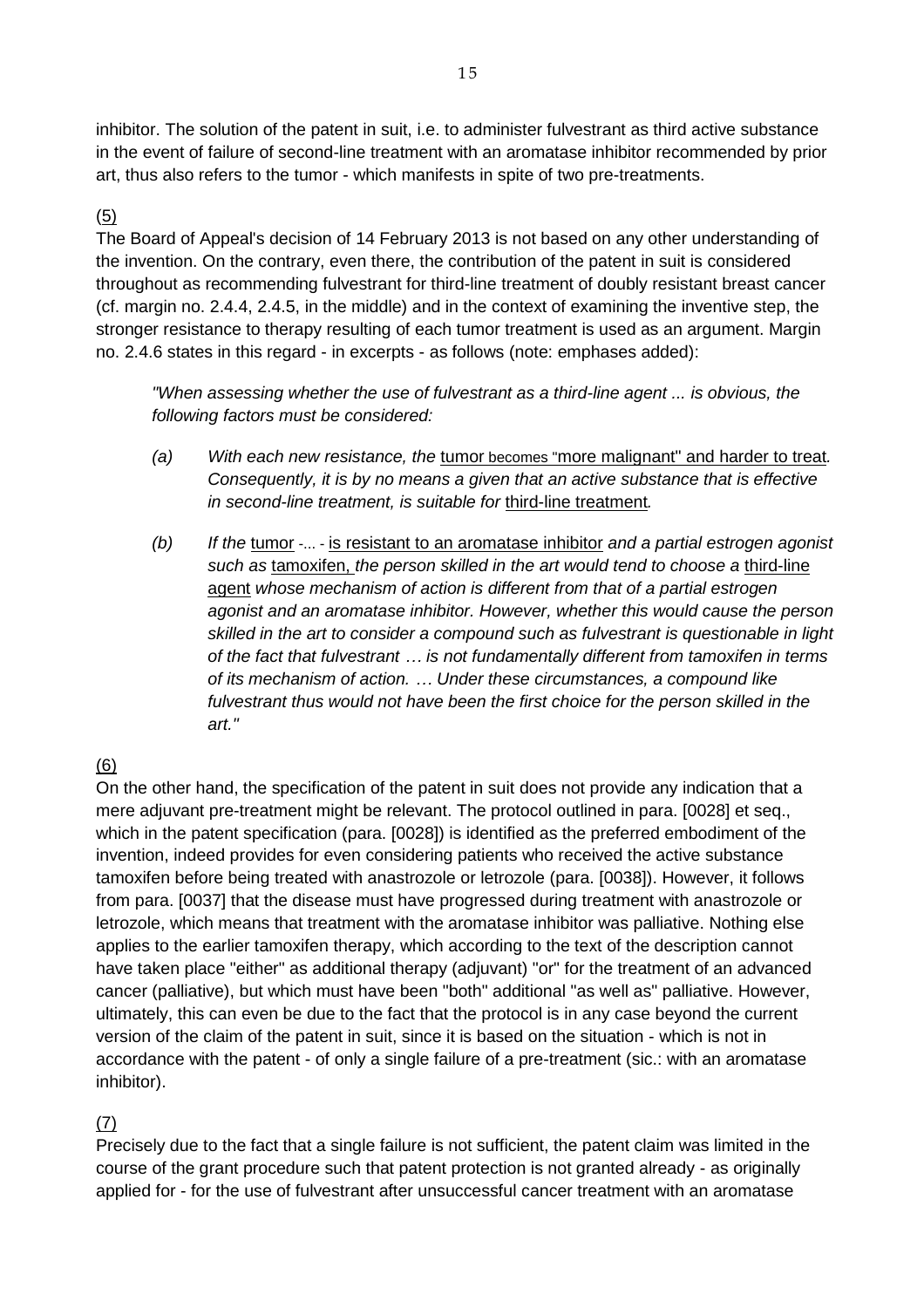inhibitor (single resistance), but only applies if a pre-treatment with tamoxifen - and hence a double resistance of the cancer to be treated - has also turned out to have failed. For the purposes of the invention, para. [0018] indeed legally defines the term "failure" as *growth of the breast cancer is no longer arrested by treatment with an aromatase inhibitor, or tamoxifen, or both*", whereby at first glance, it might be concluded from the word "or" that, in the context of the invention, the finding of a concrete failure is sufficient only in respect of one active substance, i.e. either the aromatase inhibitor or tamoxifen. However, such an understanding would be in stark contrast to the entire remaining content of the patent specification as explained above, and hence cannot be a meaningful interpretation for the average person skilled in the art. Instead, he will understand said passage of the description as an explanation that is owed to the original, significantly more extensive application content and which - just like the clinical trial plan pursuant to example 1 - lies outside the applicable notion of the invention and which therefore correctly should have been partially deleted during the grant procedure (namely with regard to a failure of only one pre-treatment).

### 2.

Based on the above-mentioned understanding of the patent in suit and its technical teaching, a patent infringement can be ruled out in case of dispute.

### a)

As Plaintiff concedes, the product at issue has not been evidently prepared by Defendant for use pursuant to the patent. Insofar as the patient leaflet addresses palliative pre-treatment at all, it refers to a progression of cancer under treatment with an antiestrogen. In contrast, the further failed pre-therapy with an aromatase inhibitor, as required by the patent in suit, is not mentioned at all. The same applies - which should be noted here only as a precaution - if an adjuvant pretherapy is taken into consideration, since the patient leaflet also does not mention the failed adjuvant use of an aromatase inhibitor.

## $\overline{p}$

However, according to the Senate's case law (GRUR 2017, 1107 - Östrogenblocker) - since the objective suitability of the relevant drug for the patented use is at the center of the protection conferred by a provisional use patent (BGH, GRUR 2016, 921 - Pemetrexed) - in exceptional cases, a liability of the distributor of the product is conceivable even without measures of evident customizing of its own.

### aa)

Considering the not all-encompassing, but limited substance protection, i.e. for a specific substance protection, only prerequisites must be met: Firstly, the product must be suitable for the patented purpose and secondly, the distributor must utilize circumstances, which similar to evident configuration ensure that the evident customizing is used for the specific therapeutic purpose. The latter requires an adequate and not only isolated scope of use in accordance with the patent in suit as well as relevant knowledge by the vendor or at least unconscionable failure to take note of the relevant information on the part of the vendor (Senate, GRUR 2017, 1107 - Östrogenblocker). If the generic drug maker is or at least should have been familiar with the prescription practice which is favorable for it and if it nonetheless exploits this proactively by supplying its wholesalers, it is adequate to hold the generic drug maker liable under patent law for this.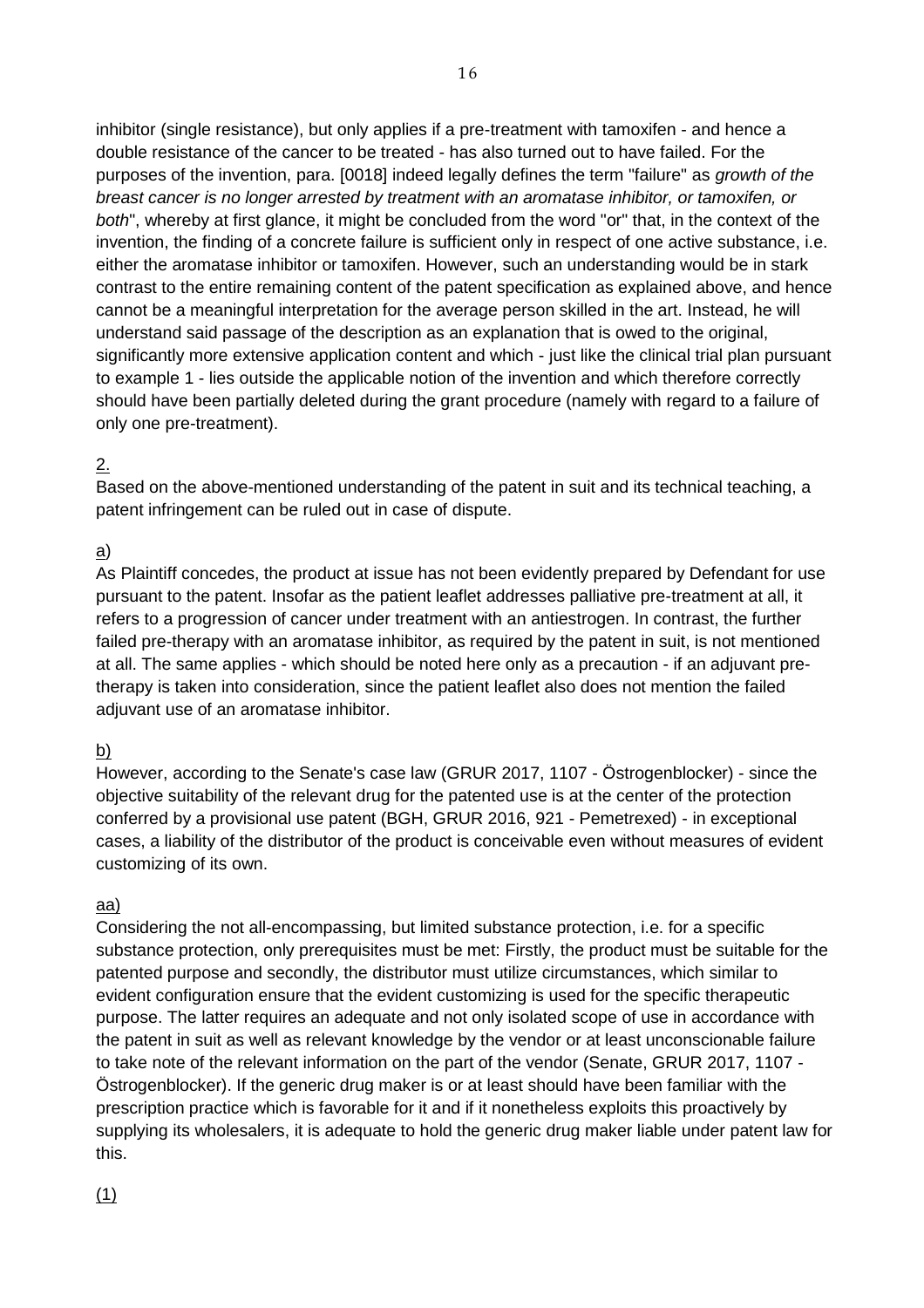The Senate has not yet decided to what extent the use without customizing must take place in accordance with the provisions of the patent in suit in order to establish liability. The following considerations, which are oriented to the customizing situation, are decisive: The evident customizing does not have to specify the patented use as the sole and exclusive purpose of use; instead, all that is important is that the use pursuant to the invention - possibly in addition to others - is indeed part of the use instigated by the customizing. Accordingly, both the constellation where the patient leaflet itself mentions several possible uses, including the patented use is relevant, as well as the case where the patient leaflet only relates to the protected use, but it is obvious that there are other, competing areas of use. Since this is a fact, even in cases of crosslabel-use, which does not require customizing, not only such use which concerns exclusively or almost exclusively the patented use may be relevant for liability. Instead, the certain knowledge (which is equal to ignoring facts) is crucial that the marketed medicine will actually lead to the patented application and use. For with regard to the consequences, a person acting with said knowledge must be treated so as if he/she him-/herself had brought about the condition without customizing he/she has commercially exploited through a corresponding customizing measure. This means that a trial judge must - first - established that there has been sufficient patented use and that - secondly - the generic drug company simply cannot have been unaware of this fact. With the number of demonstrable cases of patented use, the chance of such a finding made by a trial judge naturally increases; accordingly, the isolated cases that have occurred generally cannot give rise to liability without customizing. A further liability scenario may follow from particular, outstanding advantages of the patented use compared to other therapeutic purposes, which indeed ask for using the product in accordance with the patent - and not in any other way.

#### (2)

If - as in the present case - a prescription drug is concerned, which can be expected to be taken only in accordance with the medical prescription in terms of application and dosage, the prescription practice is decisive, which has to be taken into account based on the content of the means to be made available to the physician for his/her prescription. Insofar, the prescribing information, which is an integral part of the drug approval and conclusively defines the features of its version approved for distribution, is of central importance. Because the approved version of the medicinal product *must* be identical with the marketed version, life experience has shown that the physician will prescribe the individual drugs only in accordance with their respective specific prescribing information, with the effect that a generic drug which - unlike the originator's product does not have a specific (patented) indication/dose, e.g. for reasons under patent law, will in fact not be prescribed to a patient for this purpose, and this is why the generic drug also will subsequently - not be used therapeutically in this sense.

### (3)

Nevertheless, it makes quite a significant difference to the liability for injunctive relief whether the medicinal product was evidently customized or not: If the liability of the generic drug company (or other distributor) is based on evident customizing of the product for the patented use, then every individual case of infringement (= evident customizing with subsequent offer/sale), including the very first and only one, is based on general rules, the risk of future repetition (of the distribution of evidently customized products and their subsequent use in accordance with the customizing); this readily leads to an injunction order, unless the infringer submits - under penalty of law - a declaration of submission prior to going to court. The situation is completely different in the case of a distributor who has not undertaken any customizing measure and whose liability should be solely based on an actual prescription practice corresponding to the protected use. Even if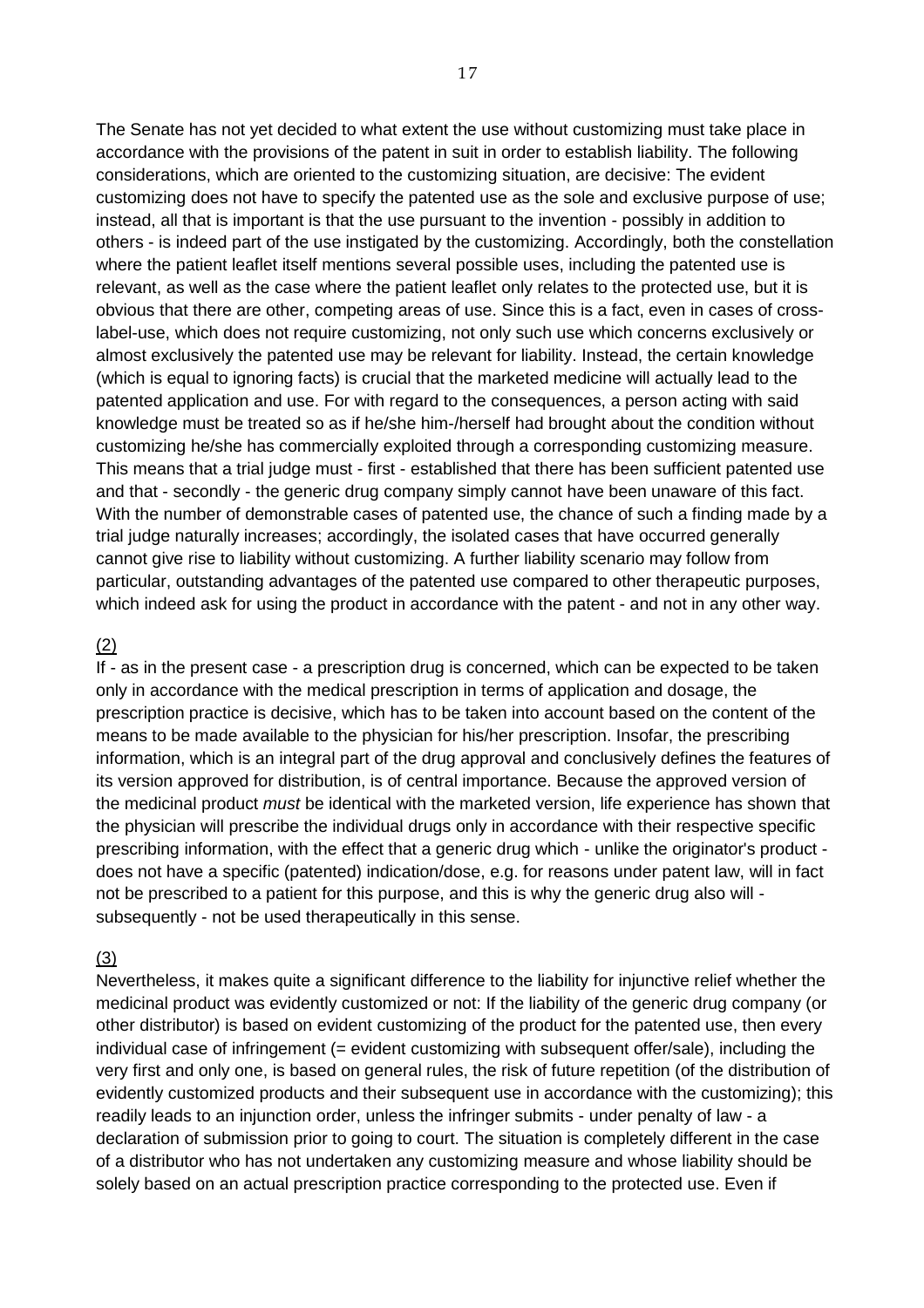sufficient actual use has been made in the past (which leads to the distributor's obligation to pay damages and provide information for the period in question), an injunction order can only be considered if a prescription exercise relevant to liability can still be established at the present time, i.e. at the time of the hearing. If this is not the case, because the product previously had been used cross-label, but prescription practice has changed since (e.g. because of new active substances that have increasingly replaced the medicinal product in question as a therapeutic), an injunction order has to be ruled out. For - unlike liability for evident customizing product - it is not linked to a certain conduct on the part of the infringer, which according to life experience, can be expected to be repeated, giving rise to causality, but is solely based on certain external framework conditions (sic: actual handling of prescriptions), which, if they no longer apply over time, also can no longer form the basis for any cease-and-desist obligation on the part of the distributor.

### bb)

Plaintiff's arguments do not indicate that, based on the basis of actual prescription practice, Defendant's product at issue is, or has been, used to a sufficient extent in cases where the cancer patient has previously been treated with both tamoxifen and an aromatase inhibitor without palliative success.

### (1)

According to the special evaluation by iOMEDICO AG - which can be assumed to be accurate in favor of Plaintiff and where even Plaintiff insists that its results are representative - the following data must be assumed for the use of fulvestrant following palliative pre-treatment with tamoxifen and an aromatase inhibitor:

| Period of treatment with fulvestrant: | 2007-2009 | 2010-2012 | 2013-2014     | 2015-2016 |
|---------------------------------------|-----------|-----------|---------------|-----------|
| % of breast cancer patients:          | 6.9       | 3.1       | $2.2^{\circ}$ | 0.0       |

This means that at most, less than 7% of all cancer patients treated with fulvestrant had without success undergone palliative pre-treatment with tamoxifen and an aromatase inhibitor. Already in view of this clearly single-digit numerical value, the prescription practice leading to the use of the invention occurs only occasionally and by no means to such an extent that Defendant could not have overlooked under any circumstances. Plaintiff, which justifies its claims by invoking the overall palliative and adjuvant use of fulvestrant, which averaged 45.7% over the years, does not specifically show that and why Defendant could not have overlooked a (solely relevant) palliative scope of use of less than 7%, which is in a completely different order of magnitude. All demands for relief have to be ruled out for this reason alone. With regard to the future-oriented claim for injunctive relief, any liability on the part of Defendant is especially out of the question, since - as of the date of the hearing (09 January 2019) - not a single case of a fulvestrant prescription pursuant to the patent, i.e. following unsuccessful palliative pre-treatment with tamoxifen and an aromatase inhibitor can be demonstrated for the last four years. Accordingly, it is simply not possible to ascertain a regulatory practice leading to a patent-protected use for the relevant current point in time. Since initiation of the proceedings, Defendant may indeed have been aware of the prescription practice corresponding to the patent due to the evaluation presented to it; from that time onward, this might support the allegation that Defendant had deliberately utilized the practice of off-label use by supplying customers without any change, thus giving rise to liability;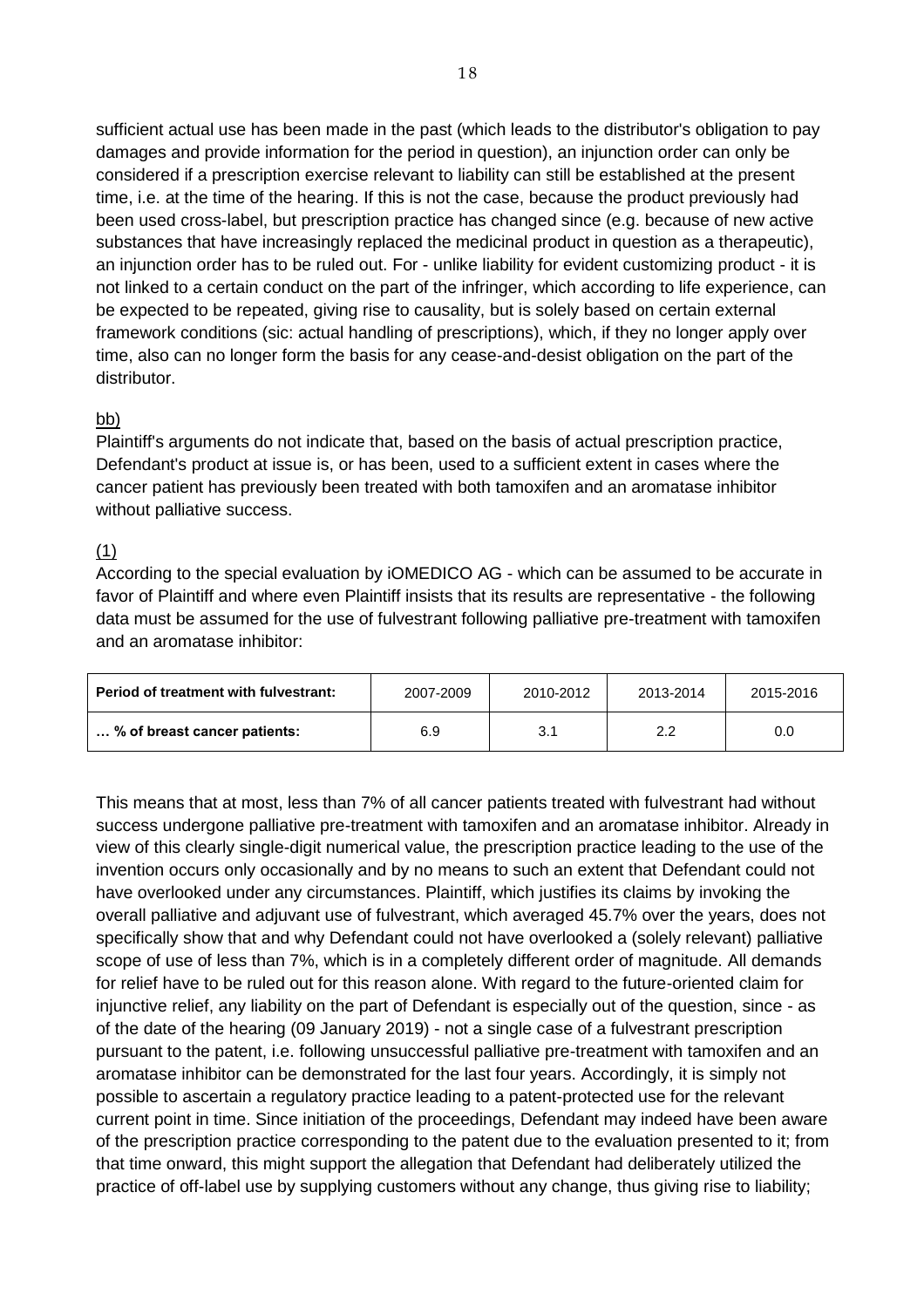however, Plaintiff's data, which already show a value of nil for the years 2015 and 2016, i.e. long before pendency, do not show that such supply made by Defendant with knowledge of the facts of the case led at least once to a prescription and use pursuant to the patent.

#### (2)

The affidavit of Plaintiff's privately retained expert, Prof. Dr. Jackisch dated 14 February 2017 (Exhibit HE 9) does not lead to any other findings compared to the data from the special evaluation in favor of Plaintiff. Insofar as insurance - in any case based on only subjective estimations of the author - specifies figures of a treatment with fulvestrant, they concern without exception patients, who previously had undergone *adjuvant* treatment with tamoxifen and an aromatase inhibitor, without any closer breakdown being made in this respect. Prof. Dr. Jackisch does not comment on the issue, in how many cases fulvestrant was administered after a failed palliative pre-treatment with the aforementioned active substances.

#### cc)

Moreover, the result of lack of patent infringement would be no different if such adjuvant pretreatments were taken into account which have been shown to be ineffective in the treatment of the breast cancer suffered by the patient to be treated. The data presented by Plaintiff do not permit specific findings to be made in that regard.

The special evaluation in fact provides for a separate case group of patients who have undergone adjuvant (i.e. post-surgical prophylactical) treatment with one active substance (tamoxifen or an aromatase inhibitor) and palliative treatment with the respective other active substance (i.e. an aromatase inhibitor or tamoxifen); this indicates that a new cancer tumor must have occurred prior to palliative treatment, as otherwise there would be no reason for palliative therapy. The adjuvant pre-treatment could be considered as "failed" if the tumor reappeared during the ongoing adjuvant pre-treatment or in close temporal relation to its termination. In that case it would be clear that the first (adjuvant) pre-treatment would have failed, since another tumor had appeared during such treatment. If fulvestrant has been administered immediately after palliative pretreatment, it would also have to be assumed that the second palliative therapy failed, as its failure was the reason for fulvestrant-therapy.

However, the special evaluation does not make it possible to determine without any doubt whether the conditions were actually like this or whether (and if so to what extent) the tumor during the palliative second-line treatment was initially arrested - which would rule out the assumption of a failure - and fulvestrant (e.g. for reasons of a possible interim intolerance or contraindication) was administered only some time later, as a tumor occurred again some time after the successful palliative treatment, during and as a result of the interval without any treatment. The deliberations at the hearing on 09 January 2019 also did not provide any clarity in this regard.

Notwithstanding the foregoing, an injunction order is out of the question in particular, since including the additional case group ("one adjuvant, one palliative") - according to the special evaluation, a total patent-appropriate scope of use of only 1.9 % can be assumed for the period from 2015 to 2016. This value as such is already completely inadequate for any liability on the part of Defendant; this is especially the case when considering that for the preceding period from 2013 to 2014 even significantly higher values are shown ("one adjuvant, one palliative": 15.7 %; "both palliative": 2.2 %) and that it is furthermore taken into account that the values for 2015 to 2016 - which are marginal already - are based on a significantly lower number of patients (of 52)